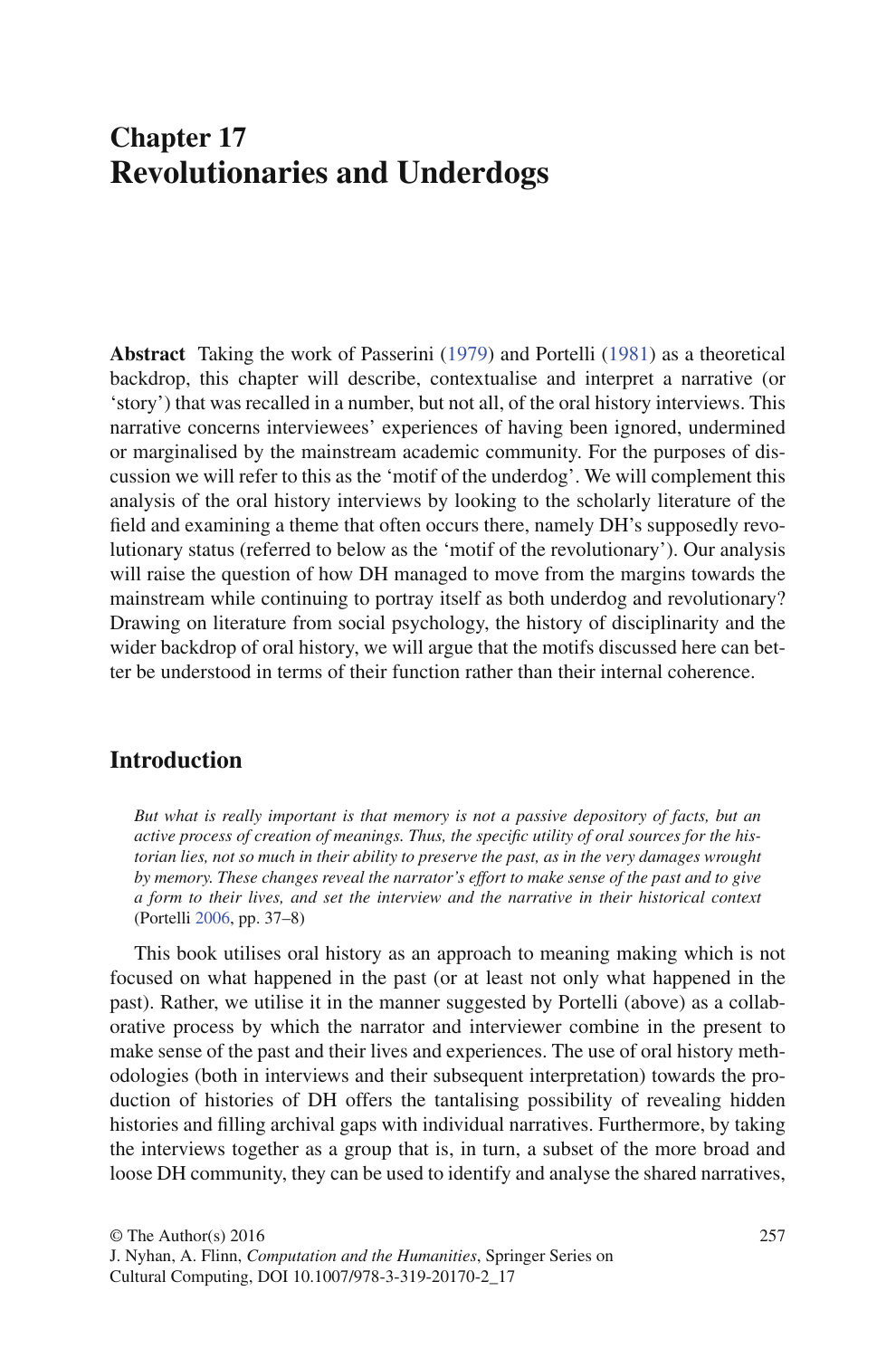silences and misremberings, community motifs and foundation myths that are essential to the binding of a community. Shared narratives and ways of understanding can be both inclusive and exclusive and help to determine a community's relationship with the present and future as much as with the past. The identification of narrative tropes and motifs, the importance of story-telling, and the interaction and interplay between individual memories and collective myths and stories are all, as this final chapter will argue, essential components in this process (Abrams 2010). Ever since the publication of *Myths We Live By* (Samuels and Thompson [1990](#page-18-0)), and indeed before that under the influence of Passerini (1979) and Portelli (1981), oral history has been recognised as a valuable tool for exploring individual and collective narratives and stories, how they give meaning to the past in the present and how they can play a powerful function in articulating shared identity. We argue below that this seems especially true of an academic community such as DH which perceives itself to be misunderstood and the recipient of hostility and antagonism but is, nevertheless, in the process of establishing itself in the academic mainstream.

 Narratives and stories can salve the complexities and tribulations of daily life. They allow us to imagine alternative lives, to encounter novel situations and to engage, however indirectly, with creative and imagined communities far beyond our immediate social settings. Stories can play important roles in professional life too; indeed, many academic disciplines tell stories about their creation and development and identify with various labels. These can offer a coherent and stable narrative about where a discipline perceives it has come from, what it believes it is doing and why it has taken the shape and course that it has. This serves an important purpose given the inherently 'changing nature of knowledge domains over time' (Becher [1989 ,](#page-16-0) p. 21) and the social contexts in which such knowledge is created, shaped and transmitted. Indeed, Weingart and Stehr also emphasise the social dimension, writing that disciplines are:

 intellectual but also social structures, organizations made up of human beings with vested interests based on time investments, acquired reputations, and established social networks that shape and bias their views on the relative importance of their knowledge … Disciplines are diffuse types of social organization for the production of particular types of knowledge (cited by Trowler et al.  $2012$ , p.  $7-8$ )

 Within such conditions, Taylor, who looked at the role of 'heroic myths' in the discipline of Geography, has argued that their function is to create an 'overall purpose and cohesion to the very obvious disparate researches of members of the geog-raphy community' (Taylor [1976](#page-18-0), p. 131).

 Considering the nature of DH, which is very much characterised by such 'disparate researches', it is plausible to expect that stories should play an important cohesive function for it too. However, the stories that Digital Humanists tell about their discipline, and the labels that they apply to it have received little critical analysis (with the exception of McCarty who has critiqued the applicability of established metaphors like 'Tree' and 'Turf' to DH and argued for others such as 'archipelago' and 'Phoenician trader', as outlined in Chap. [1](http://dx.doi.org/10.1007/978-3-319-20170-2_1)).

Taking the work of Passerini (1979) and Portelli (1981) as a theoretical backdrop, this chapter will describe, contextualise and interpret a narrative (or 'story')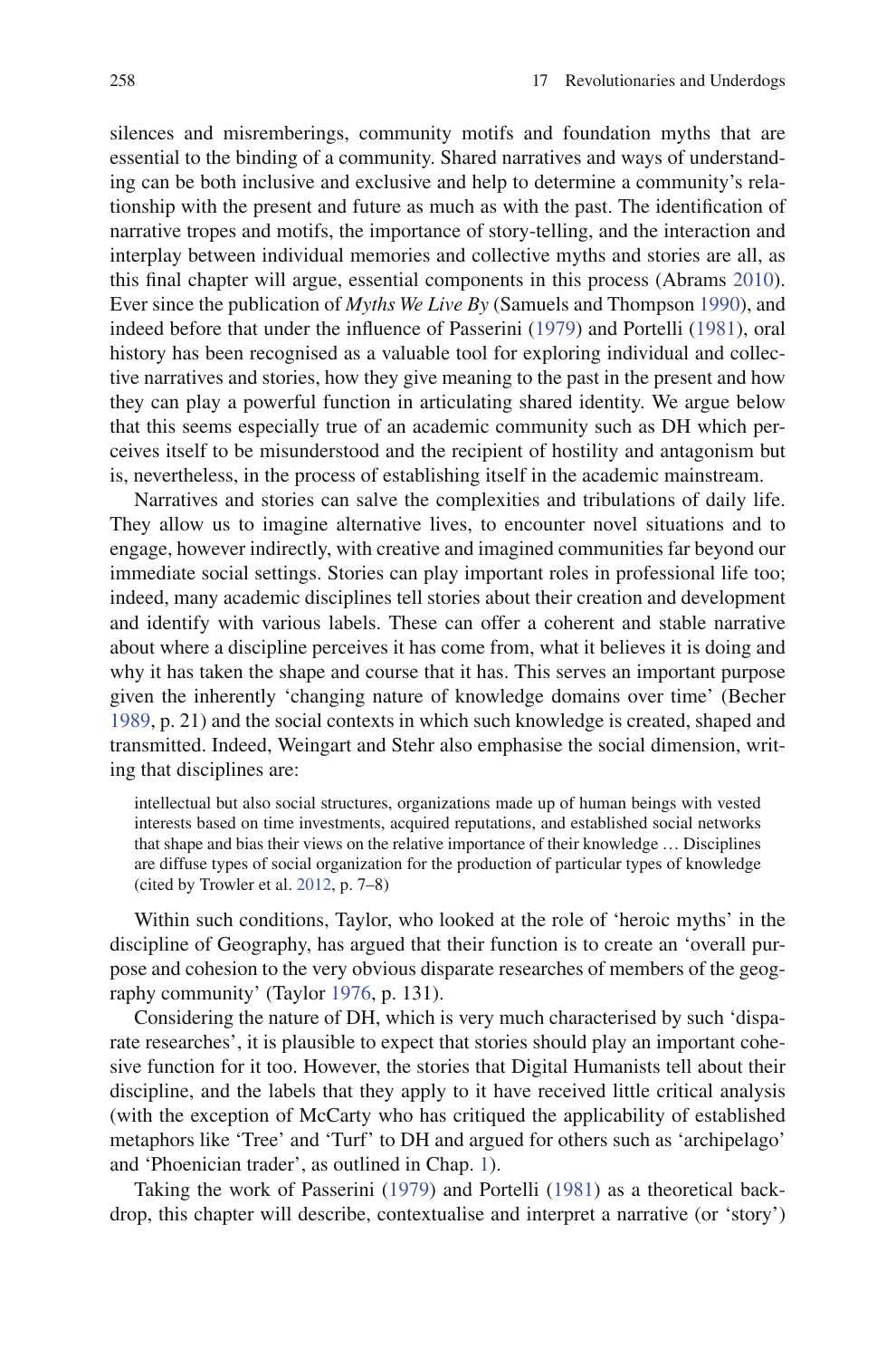that was recalled in a number, but not all, of the oral history interviews. This narrative concerns interviewees' experiences of having been ignored, undermined or marginalised by the mainstream academic community. For the purposes of discussion, we refer to this as the 'motif of the underdog'. We will complement this analysis of the oral history interviews by looking to the scholarly literature of the field and examining a narrative that often occurs there, namely DH's supposedly revolutionary status (referred to below as the 'motif of the revolutionary').

 Though we will explore some fundamental contradictions that cross cut the motifs of the revolutionary and underdog our aim is not to invalidate or ridicule them or the significance of their telling. Indeed, it is possible to be both an underdog and a revolutionary – many, if not most revolutionaries are by definition in the minority and spend much of their time being pursued by hostile forces. For much of this time they might act as a vanguard for change but their inability to influence or affect that change would have them characterised as underdogs. Our analysis will raise the question of how DH managed to move from the margins towards the mainstream while continuing to portray itself as both underdog and revolutionary? Drawing on literature from social psychology, the history of disciplinarity and the wider backdrop of oral history, we will argue that the motifs discussed here can be better understood in terms of their function rather than their internal coherence.

## **The Motif of the Underdog**

#### *Interview Perspectives*

 One of the most evocative memories recalled during the oral history interviews is what we refer to as the motif of the underdog. It refers to interviewees' recollections of how they or their research was ignored, ridiculed, or, more rarely, blocked by the mainstream academic community. Space will not allow all references to this motif to be included here; rather, an exemplary selection that also goes beyond the interviews included in this book is presented.

 Geoffrey Rockwell discussed at length the opposition he encountered c.1994 when he developed and set up early courses in Humanities Computing in Canada, for example, the 'Combined Honors in Multimedia and Another Subject program' at McMaster University. He recalled, in particular, the opposition he faced when presenting the details of such courses to Faculty Council for approval:

 In the early years, taking courses through, you would hit Faculty Council and … people would get up and go, you know, "I don't understand why we are running computing classes, this is like 'Pencils in the Humanities.'" … I distinctly got the feeling that there was a class of people for whom this was seen as a Trojan horse. The Humanities were under attack, people felt that back then and ... now the Humanities were not even the Humanities! (Rockwell [2012](#page-18-0))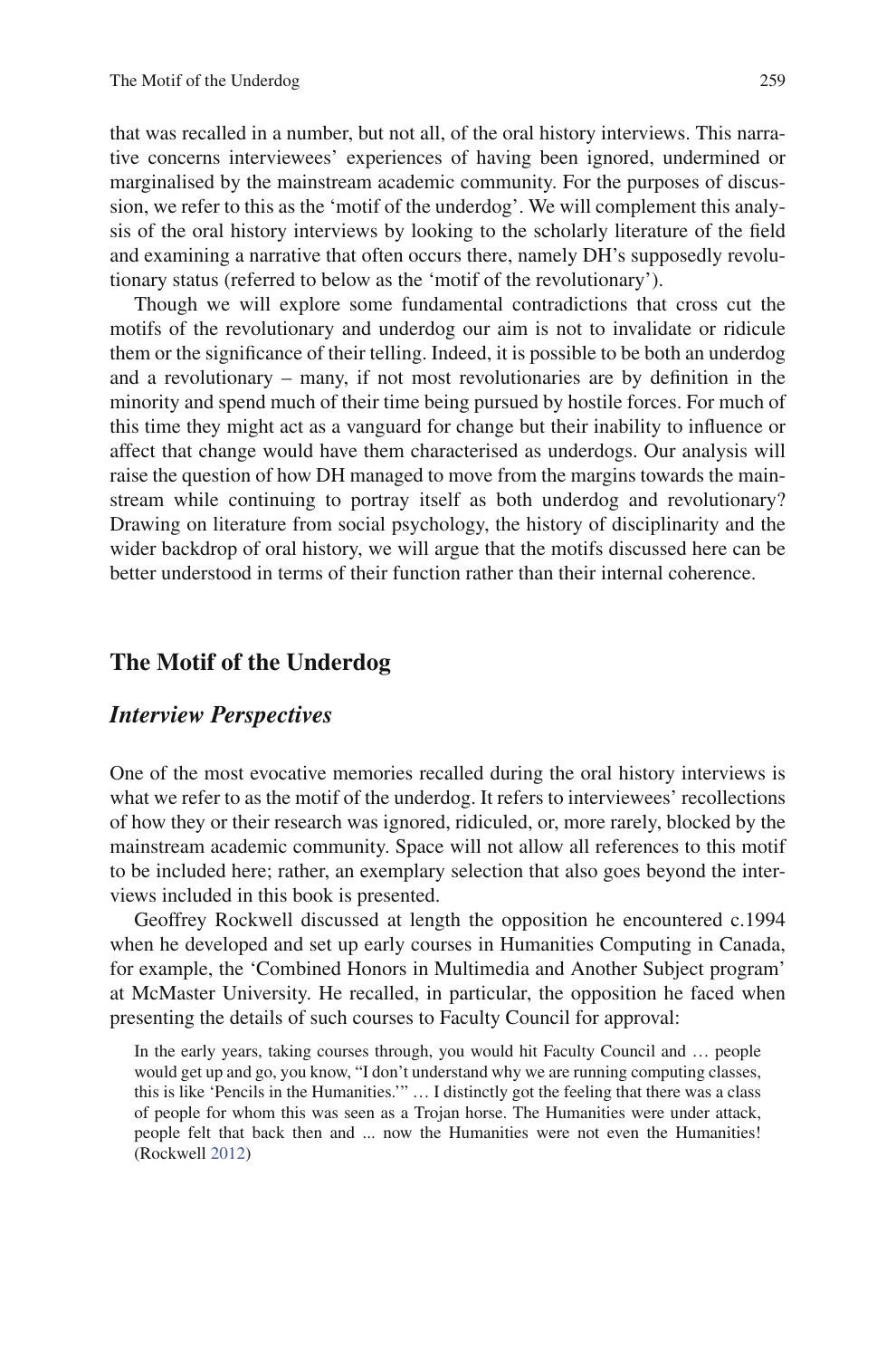He also recalled the opposition he encountered over hiring decisions and at various committee meetings:

 A second type of response was "you guys are intellectually lightweight." I can remember one way that that manifested itself was through hiring. Because we were not a department until 2005, whenever we hired a tenure track Prof …. there was the question of whether or not the department that they would naturally fit in would host [them]. [A]nd Chairs, especially English, would inevitably tell me that, you know, "you may think this guy is interesting because he can programme, but I gotta tell you, intellectually he's a lightweight." ... The third type of argument that we got … was just blatant sarcasm and ignorance. … I think there was a class of older Profs who just literally felt: "I'm too old to understand this" and, you know, sometimes that could mean that they'd be quite supportive – "I'm too old to understand this, I was before the computer generation, you know, I wish I could know about this and I respect your knowledge but I don't get it at all." So that's a positive spin on it, but there were also people going "I don't understand it, it must be bullshit," you know, "[t]his isn't the good old stuff; we used to do Philology." (Ibid)

 A hint of the 'intellectually lightweight' refrain is also detectable in the interview with Nitti (see Chap. [9\)](http://dx.doi.org/10.1007/978-3-319-20170-2_9) who recalled how a colleague gibed that he had been given his tenured position only because he was able to attract grant money.

 In his interview, McCarty recalled that 'the coolness of the reception is what I felt from the people that weren't using computers' (McCarty et al. 2012). Indeed, this coolness seems to have contributed to his founding of the online, international seminar Humanist which has been running since 1987. Of its founding, McCarty wrote 'Humanist was initially founded for those who worked in computing support and who encountered, among other things, a 'lack of proper academic recognition"  $(1992, p. 209)$ .

 Towards the use of computing in Philosophy more generally, Huitfeld (see Chap.  [15\)](http://dx.doi.org/10.1007/978-3-319-20170-2_15) recalled that an attitude of 'scepticism' and 'even sometimes … hostility' was to be found. However, he portrays the Wittgenstein scholars as pragmatic and reasonably open to such developments such was their desire to access the material. He also commented 'there was a certain scepticism towards whether an electronic edition could ever substitute a real, connected publication in book form, but apart from that there was no problem'. This comment implies that it was the more pedestrian (at least conceptually) uses of computing that were acceptable to the wider discipline. This issue is also touched on by Bradley (see Chap. [14\)](http://dx.doi.org/10.1007/978-3-319-20170-2_14) who recalls how most academics routinely used email, the web and word processing in their research (that is, tools that have not emerged from the DH community). The resistance he encountered mostly pertained to potentially disruptive uses of computing in research: 'there was also the group of people who had a natural resistance to the whole approach that text analysis represented. Text analysis is a more fundamental disturbance of how you look and think about the text you're working with and I think most people just don't see it as relevant to what they're trying to do'. Within the context of electronic publishing, Unsworth recalled that his decision, as a junior faulty member, to set up a peer reviewed journal raised some eyebrows, and all the more so because it was published electronically (Unsworth et al. [2012](#page-18-0)).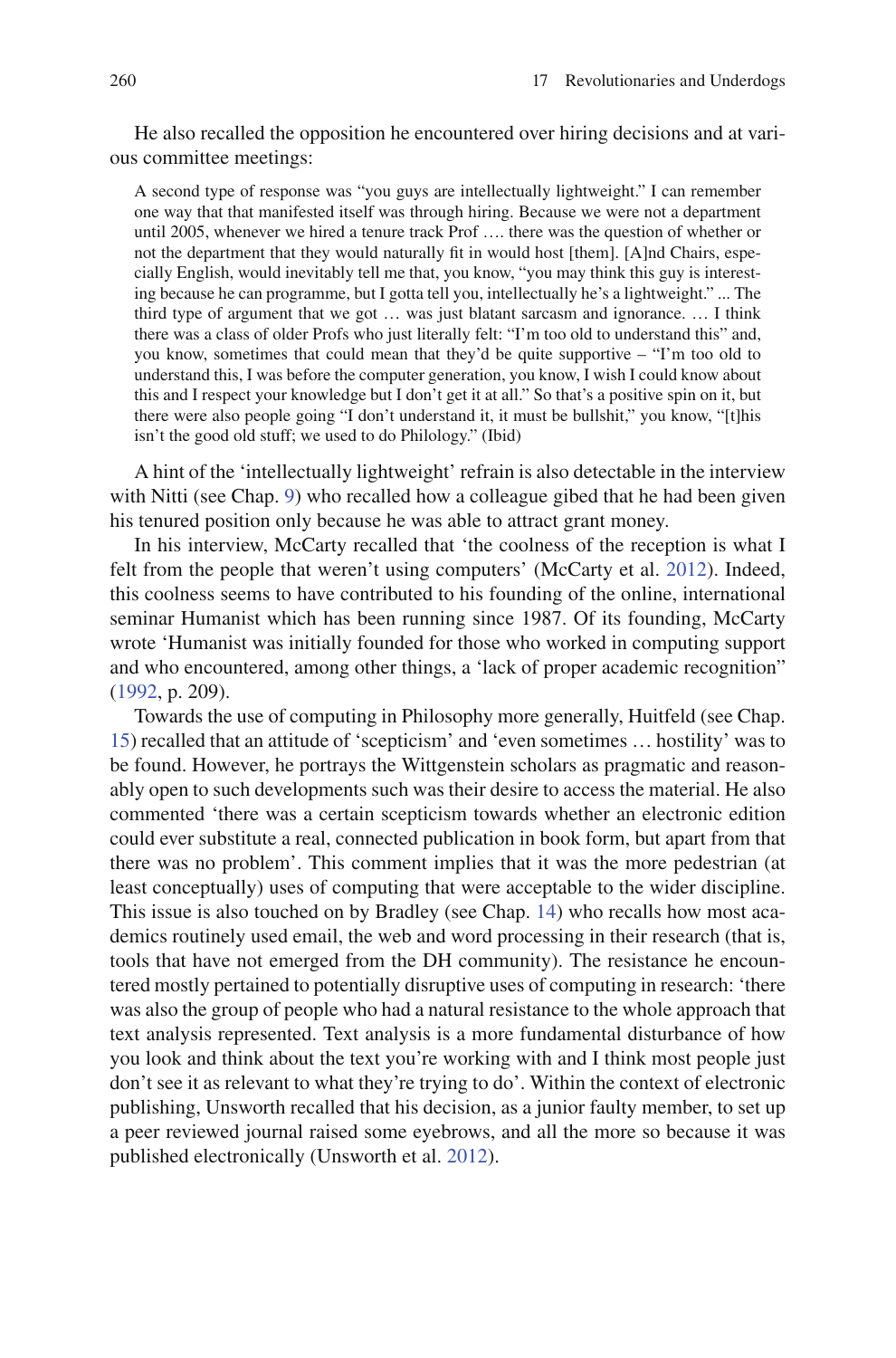Others recalled stronger opposition. Thaller (see Chap. [13](http://dx.doi.org/10.1007/978-3-319-20170-2_13)) said that some historians viewed computing as an affront to the methodological basis of their discipline or 'as a kind of vulneration against the principles established by Ranke'. Yet, he emphasises that their primary objection was to the use of quantitative methods in history and the computer was, in turn, rejected as a facilitator of this. Harris (see Chap. [8](http://dx.doi.org/10.1007/978-3-319-20170-2_8)) recalled that while undertaking her PhD in the 1970s 'one of the graduate advisers swore that I was trying to destroy literature by using the computer'. Both Harris and Sperberg-McQueen raised the issue of employment. Harris recalls that when she was finishing her PhD 'in this oddball field' she was initially unable to secure an academic job. She went directly from working as a bar tender to teaching in a Computer Science department.

 Perhaps the most poignant recollection is that of Sperberg-McQueen (see Chap.  [12\)](http://dx.doi.org/10.1007/978-3-319-20170-2_12), who described his mounting disappointment and dismay at his unsuccessful academic job search. He recalls that the regret he felt over the loss of an academic career afflicted him on a daily basis for many years after finishing his PhD. He communicated the deep sense of loss that he felt by recalling a conversation with his wife where he asked her 'if someone loses their leg do you expect them to forget that they ever had a left foot?' Though not captured in the transcript, the emotion in Sperberg-McQueen's voice whilst recalling these events is notable on the audio recording. Careful to emphasise that 'causality … is probably a far step' he recalls how 'I always thought that in later years [the tutor who had warned him off computing in the Humanities] must have told his students the same thing and pointed to me as an awful example: "he's never gotten a job in Philology", as indeed was the case'.

 Interviewees did not all interpret the scepticism they encountered negatively. Some, such as Craig (see Chap. [3\)](http://dx.doi.org/10.1007/978-3-319-20170-2_3), discussed how (albeit from the perspective of one who had secured a tenured post) such scepticism could be beneficial because it offered a 'very good sort of proving ground'. Nevertheless, he regretted not having persuaded more colleagues to take up such work and said that many feel that the time it takes to learn such techniques is not outweighed by the quality of the results they can facilitate.

 Notwithstanding the discussion above, it is important to note that feelings of marginalisation were not universally experienced. While discussing the advisor who warned him off computing, Sperberg-McQueen also recalled the advisor who had set him to work on computerising the bibliography of the Elder Edda, thus evoking the range of attitudes to the role of computing in the Humanities that existed. Hockey (see Chap. [6\)](http://dx.doi.org/10.1007/978-3-319-20170-2_6), Ott (see Chap. [4\)](http://dx.doi.org/10.1007/978-3-319-20170-2_4) and Nitti (see Chap. [9\)](http://dx.doi.org/10.1007/978-3-319-20170-2_9) stated that they had encountered little hostility. Hockey and Ott believed this was due to the positions they held where part of their job was to support those interested in using computing in Humanities research. Nitti, Short and Hockey also recalled how they benefitted from collaborations with well-known, mainstream Humanities scholars and Hockey speculated that many of those working in DH benefitted from such alliances (this may well be the case and it is interesting that it is rarely discussed in the interviews we have carried out).

Most significantly, Rockwell carefully points out that the resistance that he encountered (discussed above) ceased: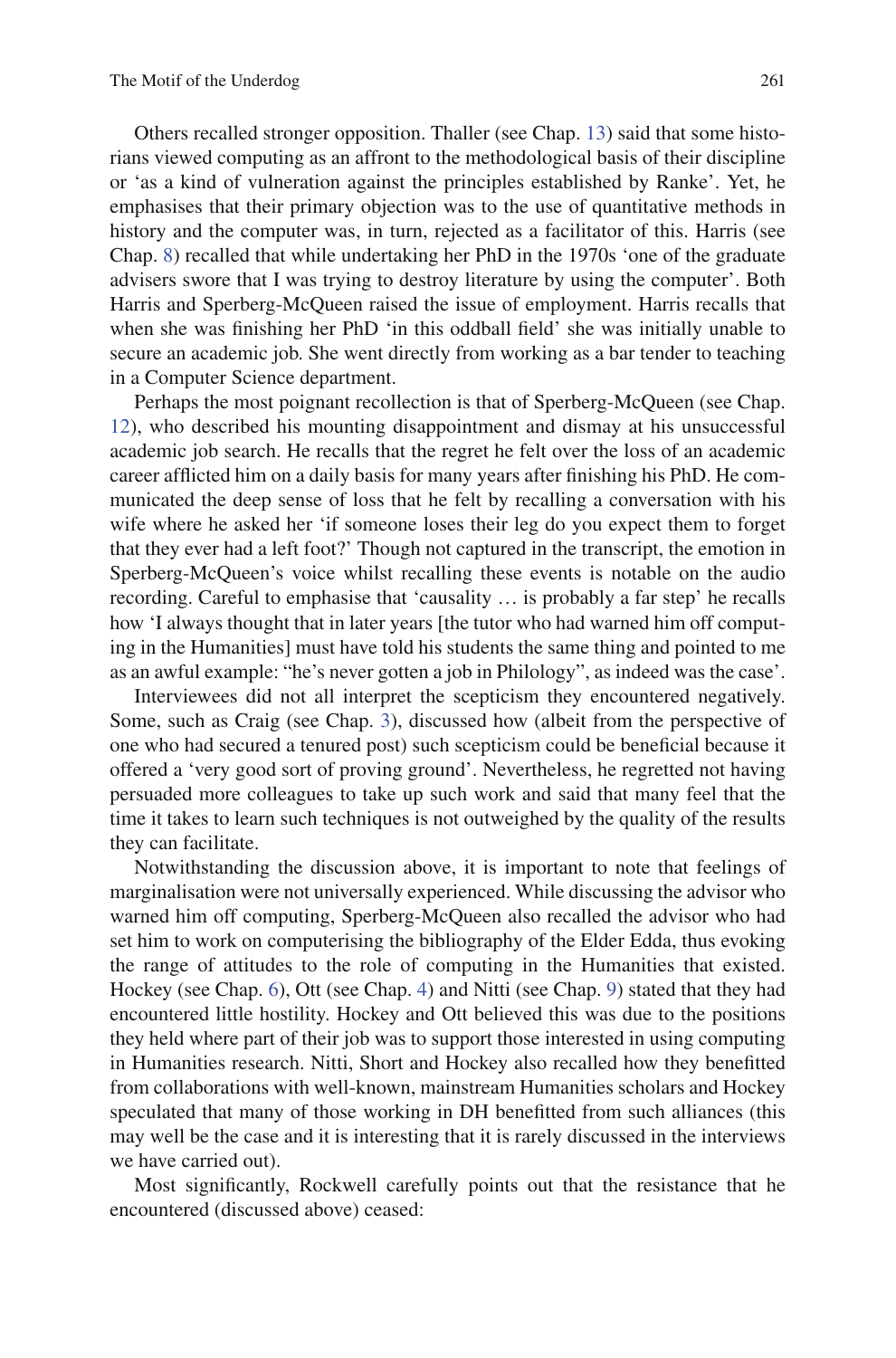In fact, one of the things that strikes me the most is how quickly it changed from something I had to fight to explain ... It seemed like overnight there was no longer a battle, it was just accepted (2012).

These are issues that we will return to below.

#### *Cross-Referencing the Evidence*

 Before moving on it is important to address the context in which the motif of the underdog tended to be recalled. In many cases it was raised in response to a particular question asked of all interviewees, namely 'what about scholars who were not using computers in their research – do you have some sense of what their views were of Humanities Computing?' Therefore, it might be argued that this motif may not arise with the same frequency were this particular question not asked. This may be so. Indeed, in contrast with documentary research a hallmark of oral history is the active participation of the researcher in the creation of the resource. As Portelli put it: 'The content of oral sources … depends largely on what the interviewer puts into it in terms of questions, dialogue, and personal relationships' (2006, p. 39). Far from being an unmediated, autobiographical account of the past 'as it was', the dialogic nature of oral history is multi-layered. It includes 'a conversation in real time between the interviewer and the narrator and [also] what we might call external discourses or culture' (Abrams 2010, p. 19).

 Nevertheless, it is important to state that there is no evidence to suggest that the motif of the underdog is a fiction that came into being in response to this question. Rather it was a narrative (or 'myth to live by') that circulated about the community and formed part of shared DH 'discourses and culture'. This can be demonstrated with reference to the wider literature of the field where the theme is variously and independently mentioned. For example, as cited in Chap. [1](http://dx.doi.org/10.1007/978-3-319-20170-2_1), in his retrospective on the occasion of the quarter century anniversary of the journal CHum, Raben discussed the peripheral nature of the field and how its publications were often not accepted by conventional journals ( [1991 ,](#page-17-0) p. 341). Brink evoked the cold- shouldering referred to above when he wrote that despite years of work 'here we still are, looked at as somehow slightly suspect, slightly irrelevant to the core activity of humanities research' (1990, p. 105). That employment prospects could be hampered by computing was blogged about by Rockwell. Referring to conditions that had been prevalent during an earlier stage of his career he asked 'How many times were we warned not to do computing or not to put it on our CV if we wanted to be taken seriously as humanists?' (Rockwell [2011](#page-18-0)). Various references to the 'odd ball' nature of the subject referred to above can also be found, for example, Spiro uses the term 'misfits'  $(2012)$  to refer to its practitioners.

We find an echo of the 'intellectually lightweight' charge in Kaltenbrunner's study of a COST-funded, international and collaborative project that aimed to build a digital resource based upon an existing digital database. Senior scholars working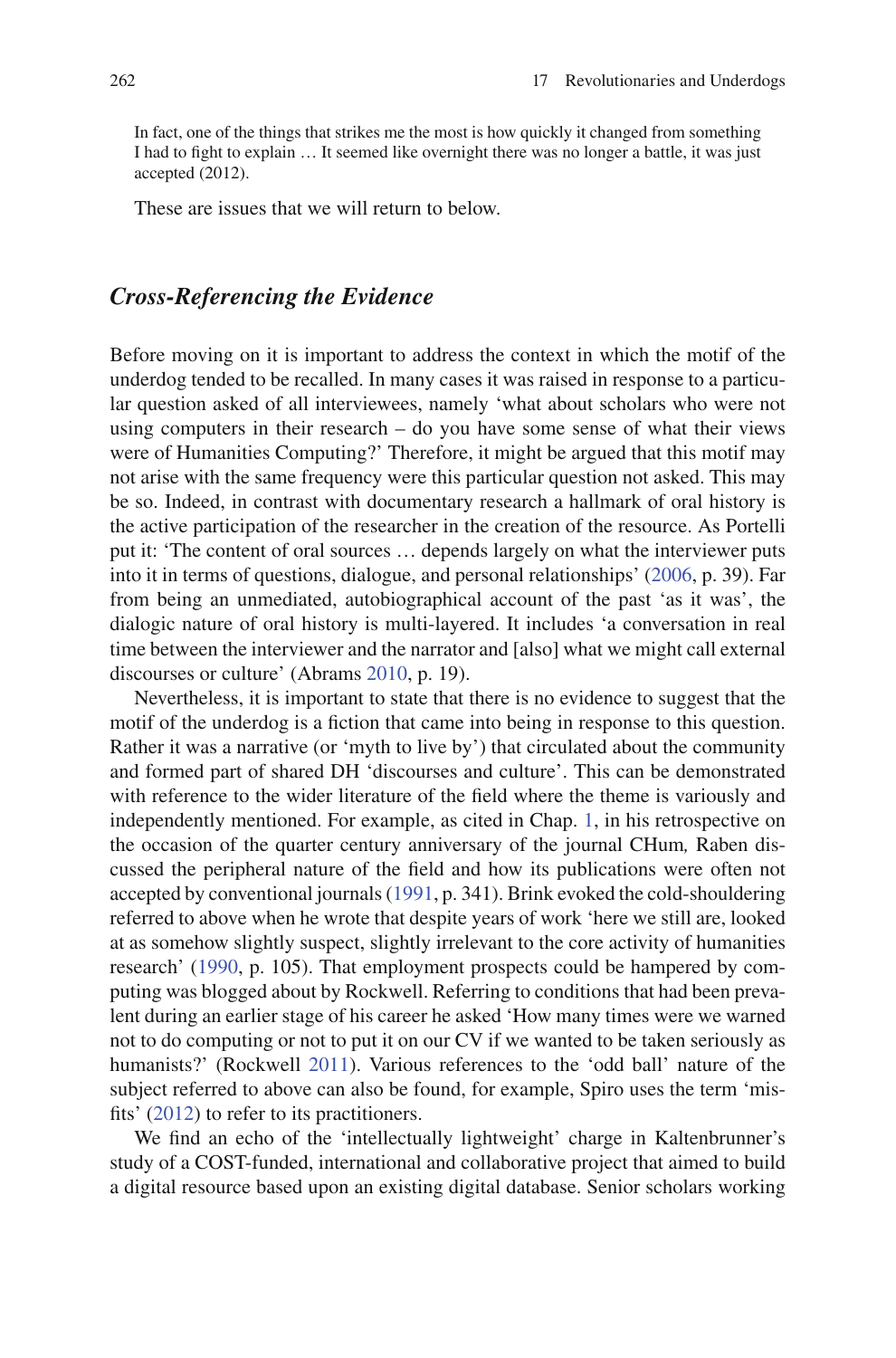on the project deemed the digitally-mediated work to essentially be non-scholarly (though they had engaged with it in a superficial way only) and delegated the development of this aspect of the project to graduate students and research assistants because their time was allegedly 'not as valuable' (2015, p. 219). Various articles have also addressed the low take up of DH methodologies and outputs by main-stream Humanities (see, for example, Olsen [1993](#page-17-0); Juola [2008](#page-16-0); Prescott 2012a). That this has become less true in recent times is suggested by a 2014 survey of four institutions in the USA that revealed that 'nearly 50 % of respondents reported not just making use of digital tools and collections, but also creating them' (Maron and Pickle [2014](#page-17-0), p. 5).

## *Questioning the Motif*

 For all the references to the motif of the underdog discussed above its consistency can be questioned in various ways. Firstly and most obviously is that the motif is often recalled by those who occupied, or went on to occupy, senior academic positions such as professor. Appointment and promotion boards tend to comprise senior staff representatives of all faculties in a university and not just representatives from a candidate's immediate faculty. The fact that such boards approved senior appointments in the area of DH can be construed as evidence that such marginalisation was not as systemic as might be assumed (which is not to say that it did not happen). It also suggests a temporal dimension, and the possibility that ambivalence was stronger in the earlier period and eventually receded to a point where academic appointments and promotions where approved. Further interviews must be carried out with those who worked in the field at a later stage before such a claim can definitively be made. However, in general we have noted that the motif of the underdog does occur less frequently in oral history interviews with younger members of the field (see, for example, Siemens et al. [2012](#page-18-0) ). So too, in the interviews included in this book the very many forms of support and assistance that individuals received, not only from the mainstream Humanities but also from the commercial and other sectors are in evidence.

 Secondly, as argued in Chap. [1,](http://dx.doi.org/10.1007/978-3-319-20170-2_1) DH has (in terms of 'institutional hallmarks' such as the founding of centres and teaching programmes, the appointment of faculty and other tenured positions and the expansion of the community) been undergoing a process of moving from the margins towards the mainstream. This process has not followed a steady upward trajectory and individual experiences of it may vary depending on one's geographical location, institution, position or disciplinary interest (cf., for example, Gold [2012](#page-16-0)). Yet, on the whole, the subject has been growing in strength and vitality. In this context, the frequent mention of the myth of the underdog in oral history interviews is especially interesting because in light of more recent developments other narratives are also available to interviewees, for example, the (albeit rather trite) narrative of 'triumph over adversity'. Perhaps it is not surprising that interviewees should recall painful memories more readily than pleasant ones. Viewed from this angle we may interpret the motif as one that grants an insight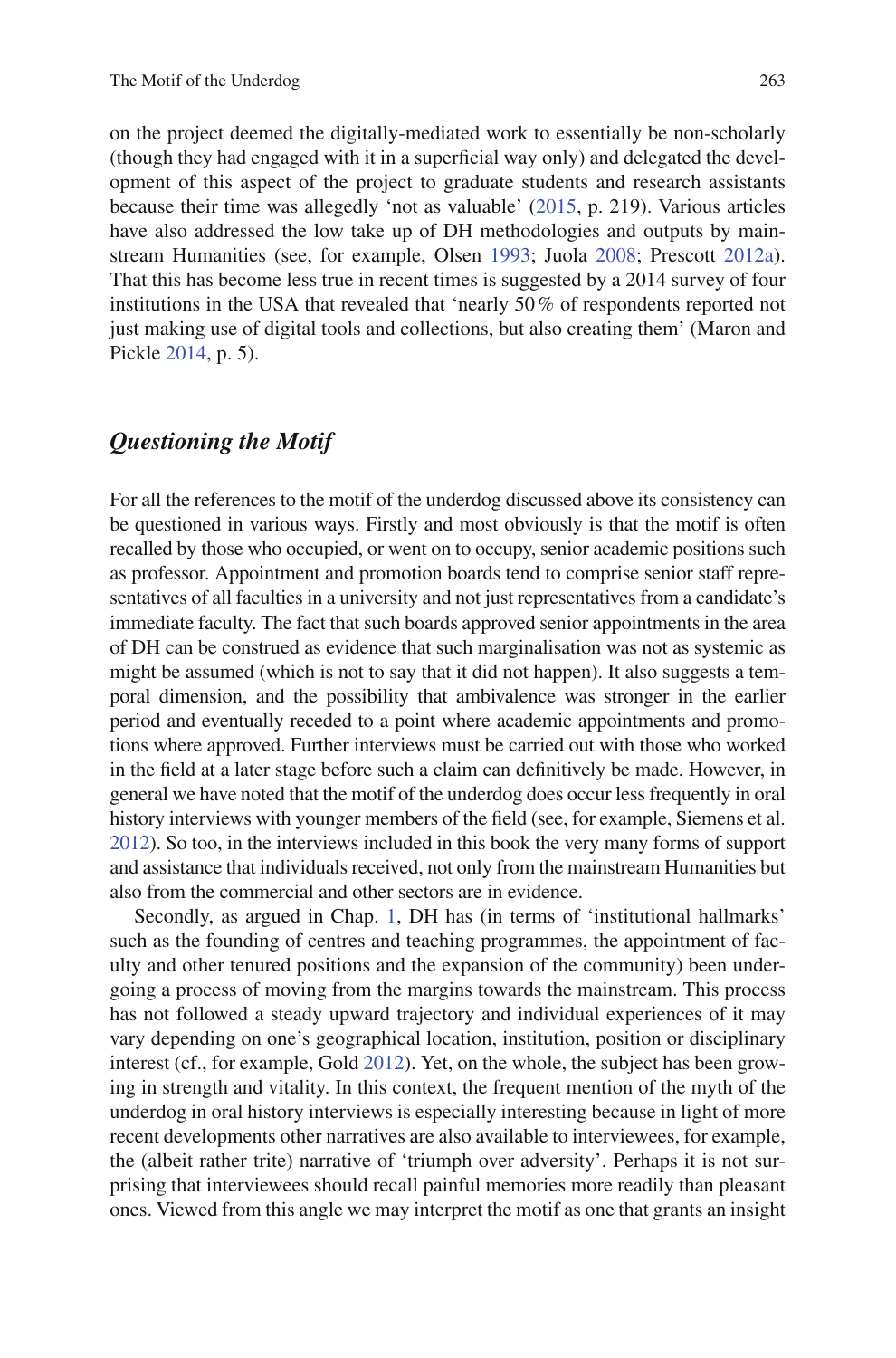into interviewees' individual experiences and narratives of personal struggle and sacrifice that triumphal stories of the forward march of DH do not accommodate.

 It is interesting that few references to the word revolutionary are to be found in the oral history interviews. Thaller was one of the few to mention it, noting that 'the people at [DH] conferences considered themselves, well, if not as a group of elite, at least as a group of revolutionaries who grumbled against the conservative people trying to keep away from their inter-disciplinary work, which at that time was rather innovative in many humanities disciplines'. While the motif of the underdog often occurs in the oral history interviews it is the arguably corresponding motif of the revolutionary that often occurs in the field's scholarly literature, as set out below. Before exploring what we argue to be the deeper interconnections between these motifs an analysis of relevant literature that uses the term 'revolutionary' is presented.

# **Revolutionaries**

 A review of the main DH journals (namely *Literary and Linguistic Computing* ; *Digital Humanities Quarterly*; and CHum) shows that 'revolution' is a term that preoccupies the field. In the discussion below we focus mostly on scholarly articles that contain the term 'revolution' and its associated forms. Space has not allowed us to follow up what appear to be related terms or movements, for example, hacktivism or more indirect allusions to revolution.

 References to many revolutions occur in the literature, for example, the 'computer revolution', the 'information revolution', the 'communication revolution', the 'quantum revolution', the 'technological revolution', the 'ebook revolution', the 'revolution in human-computer interaction', the 'community revolution', the 'metadata revolution', the 'printing industry revolution', the 'digital revolution', the 'mobile revolution' and even the 'cost-effectiveness revolution'. They are invoked in various ways. Despite the destructive import that the term revolution often has, in DH literature it frequently functions to provide some overarching background and structure to the otherwise disparate activities of the field. An example of this is when an external revolution is referenced to provide a contextual and predictive framework for the potential contributions of DH. For example, notwithstanding that 'the first generation of digital classics has seen relatively superficial methods to address the problems of print culture', Crane et al argue that 'cyberinfrastructure' for digital classics may prove transformational. In support of this, an analogy between movable type and cyberinfrastructure is set out in order to imply a kind of equivalence between them:

 Rarely, if ever, can we predict the full implications of relatively modest technological change. Gutenberg did not think that, in using movable type to print a Latin bible, he was creating a technology to make translations of the bible ubiquitous, enable new forms of Christian worship and facilitate revolutionary change (Crane et al. [2009](#page-16-0) )

 Such comparisons can serve to provide a relatively new discipline such as DH with a genealogy that connects it with a distinguished past in addition to foretelling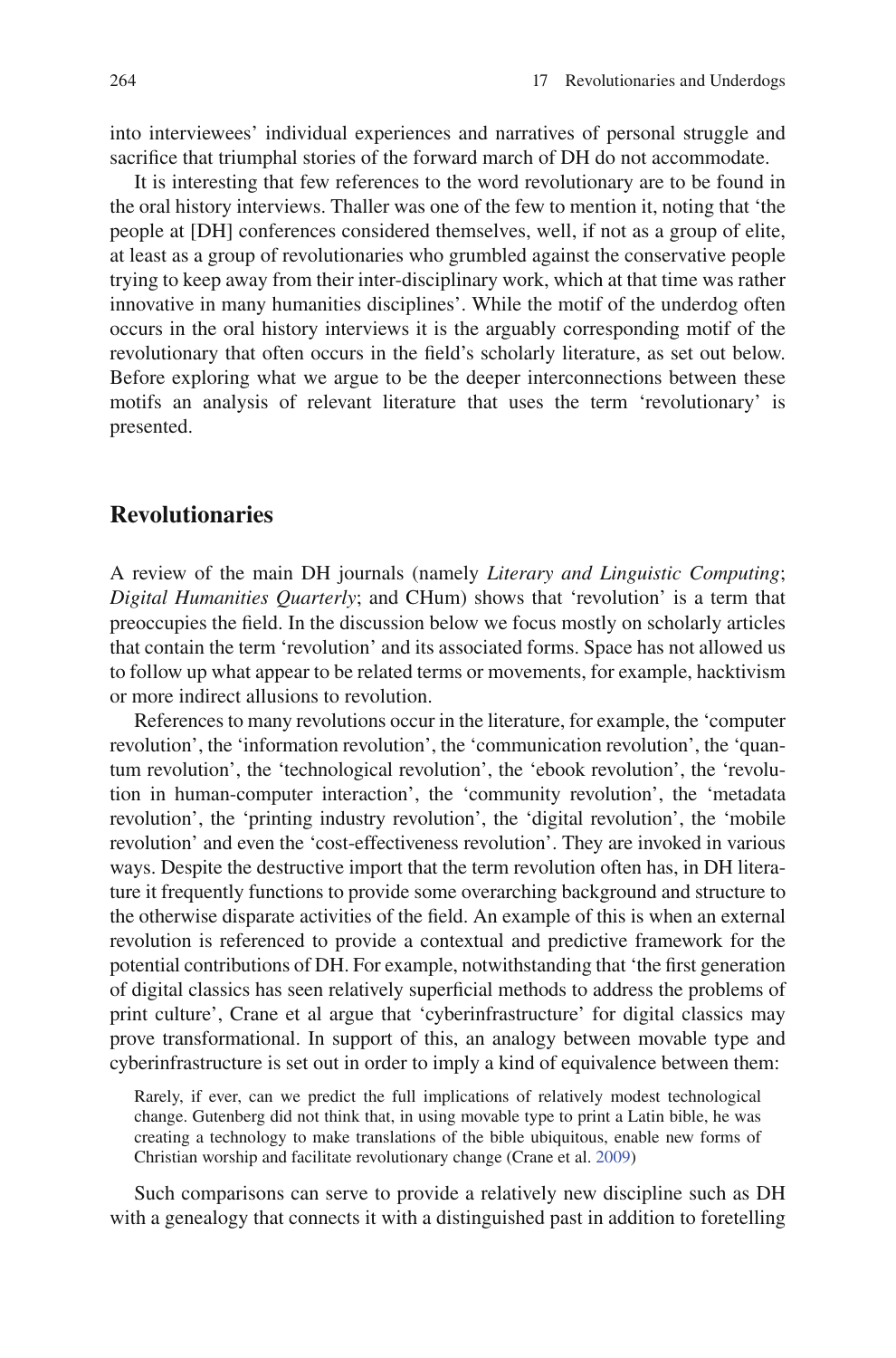an auspicious future: 'these new technologies will have a major role to play because they are the culmination of the revolution that started with the invention of printing' (Schneider and Bennion [1982](#page-18-0), p. 35)

 The relationship of DH to such revolutions is variously construed. Sometimes, the revolution is seen as external to the field but capable of transforming its ways of working. Bolton, for example, wrote that the 'October Revolution', which saw the arrival of the IBM personal computer, redressed some of the 'strange couplings' that came about in a time when Humanities Computing was bound to the mainframe and Computer Scientist (1991, p. 431). Some portray DH as a bridge to the digital revolution: 'Academics wishing to join the 'digital revolution' may have an introduction to the field of Digital Humanities through the discipline of textual markup' (Terras et al. [2009 ,](#page-18-0) p. 298). Others view the revolution as a potential threat. A proposal for teaching computers in the liberal arts curriculum warns: 'we can ill afford to sit back as spectators while the computer revolution takes its course' (Cramer and Taylor [1973 ,](#page-16-0) p. 418). Indeed, McCarty has addressed the fear of computing that can be noticed in the professional literature of DH and the Humanities more generally  $(2013).$ 

 The revolution is also described as something that is (or should be) happening within DH. For example, various of its methods are described as 'revolutionary' (Robinson and Taylor [1998](#page-17-0) ). Milic wrote of how his

 mildly revolutionary [doctoral] proposal was received with an absolute lack of sympathy, the notion of a dissertation in English ornamented with statistics, charts, tables and complex linguistic jargon and formulas (as it supposedly would be) being anathema to the conservative senior professors of that period (1982, p. 19).

 Sometimes individual scholars are portrayed as revolutionaries. Burton wrote how Busa had 'revolutionized the fields of concordance-making and of computer applications' (Burton 1981, p. 4). Sands characterises Meserole as one who would become a 'prominent figure in the vanguard of this new revolution' (Sands [1967](#page-18-0), p. 113).

Sometimes the field as a whole is characterised as having revolutionary intent: 'So, when does the Humanities Computing Revolution Start?' asks Brink who proceeds to lament its continuing peripheral position [\( 1990](#page-16-0) , p. 105). Clubb advises DH to avoid repeating the mistakes of other disciplines 'in their own revolution' (Anon [1971 ,](#page-15-0) p. 61) Bosak's closing talk to TEI 10 mapped out the communities role in the 'revolution' (1999).

 Considering the above it is surprising that explanations of and concensus on what the revolution will entail are difficult to find in the main DH journals (and one notices a parallel here with ongoing debates about how DH is to be defined). An exception is the work of Berry who discusses the DH revolution in terms of a Kuhnian paradigm shift (Porsdam [2013](#page-17-0) ). More often, however, the nature and scope of the 'revolution' must be inferred.

 In a number of discussions the use of the term revolution evokes the determined overthrow of existing approaches and the drawing of lines between the traditional and emergent. Regarding authorship attribution, for example, it is argued that the work of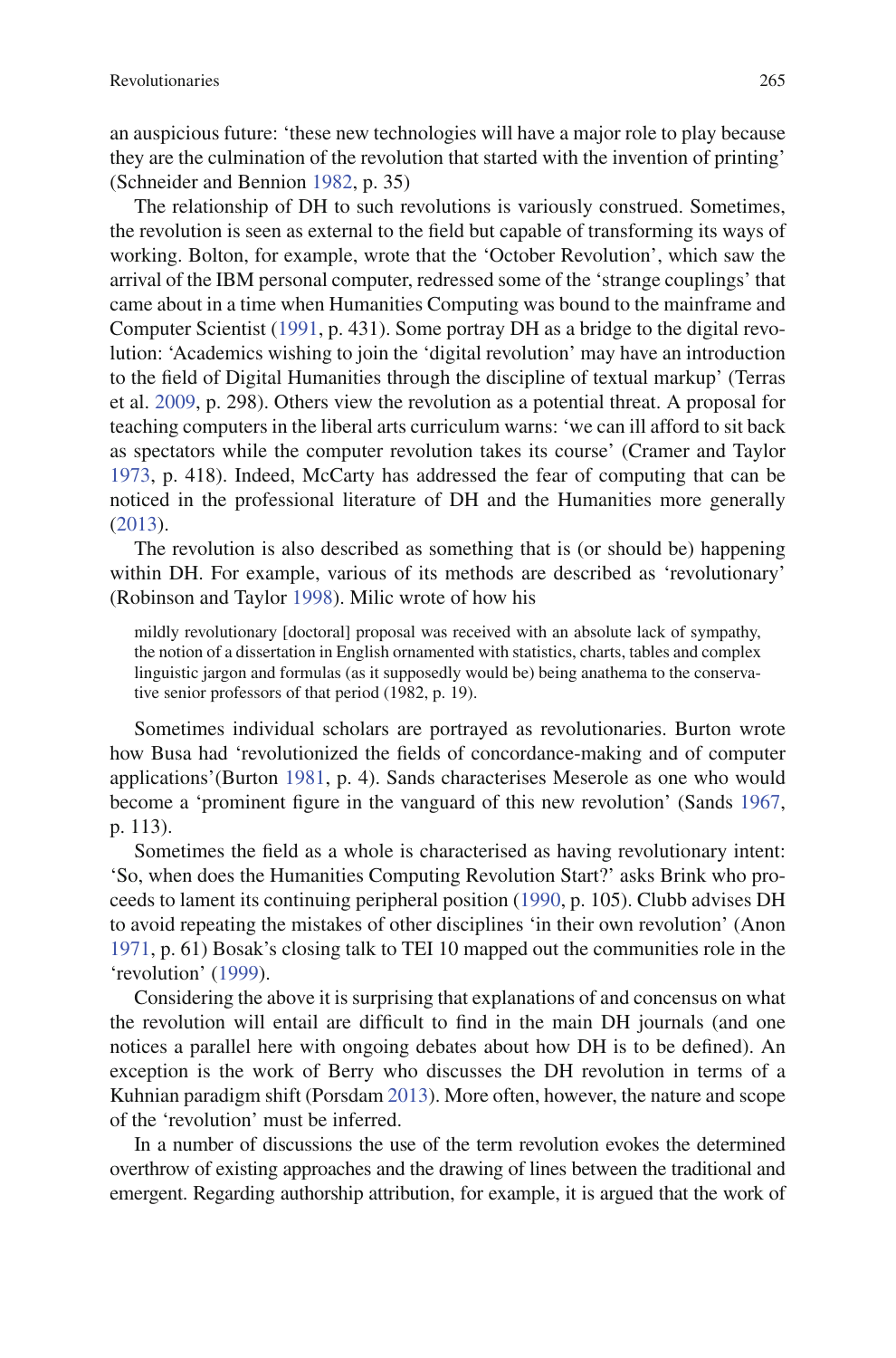Mosteller and Wallace 'combined with the late twentieth-century revolution in computing, inaugurated a new era for "non-traditional" statistically based studies of authorship' (Holmes et al. 2001, p. 315). For others the revolution is happening in epistemology (Beacham and Denard [2003](#page-15-0)). Discussing analytical modelling (a methodology that is fundamental to DH), McCarty argues: 'It's great and revolutionary success for the humanities is to force the epistemological question—how is it that we know what we somehow know—and to give us an instrument for exploring it' (2008, p. 256).

 It is not only research problems that are in range. The revolution can result in new genres of computer-mediated conversations (Potter [1996](#page-17-0)). It can also be about professional processes, as in Ott's discussion [\( 1979](#page-17-0) ) of preparing classical editions, where he states that he believes the revolution will result in editors being able to access areas that were otherwise blocked to them, such as typesetting. Discussing 'instructional materials' DeBloois warns that 'Old structures must yield to the pressure of the technology revolution' (1984, p. 192). Prescott does not use the term revolutionary but draws approvingly on Badmington's desire to see 'the destruction of this cold, grey building. I wish for the dissolution of the departments that lie within its walls. I wish, finally, that from the rubble would arise the Posthumanities' (Prescott  $2012b$ ). Spiro does not use the word either but the title of her article certainly evokes it: "This Is Why We Fight": Defining the Values of the Digital Humanities' (2012). The Digital Humanities manifesto 2.0 situates the activities of DH within the aims of the Humanities yet it frames its 'inaugural role' as being both distinct from and a challenge to the ways that Humanities is now done. It asserts that 'the [DH] revolution promotes a fundamental reshaping of the research and teach-ing landscape' (Presner et al. [2009](#page-17-0), p. 8) and also contrasts 'our [i.e. DH's] response' with 'the traditionalists response' (Idem, p. 6). Of the manifesto, Fish wrote '[t]he rhetoric of these statements (which could easily be multiplied) is not one of reform, but of revolution' (2012).

 However, a certain contradiction in such uses of the term can occasionally be detected. The technologies used in the DH revolution may be 'the culmination of the revolution that started with the invention of printing' (Schneider and Bennion 1982), yet in some formulations it is the medium and culture of print technology that is to be challenged. For example, discussing hypermedia, Bolton argues that 'the idea of a snapshot, fixing the state of a discipline in time through the medium of print, is one of the things that hypermedia are rapidly revolutionizing out of existence' (1996, p. 81). Other understandings of 'revolutionary' are apparent too, Jessop for example, equates it with something that is 'lacking in rigorous scholarly value' (Jessop [2008](#page-16-0), p. 281).

 In addition to the apparent disagreement about the results of the revolution a number of articles also disagree with or critique its appropriateness as an aim. The problematic nature of such 'revolutionary' rhetoric for the perception of the field is occasionally discussed (see, for example, Goldfield [1993](#page-16-0)). Some argue that revolution is not an appropriate goal (Byerly 1978) and that the computer may offer other important possibilities that are not necessarily revolutionary, like new creative affordances (Beatie 1967). Others believe that in any case the computer is 'unlikely to spread into those areas of history in which investigators lack or reject the habit of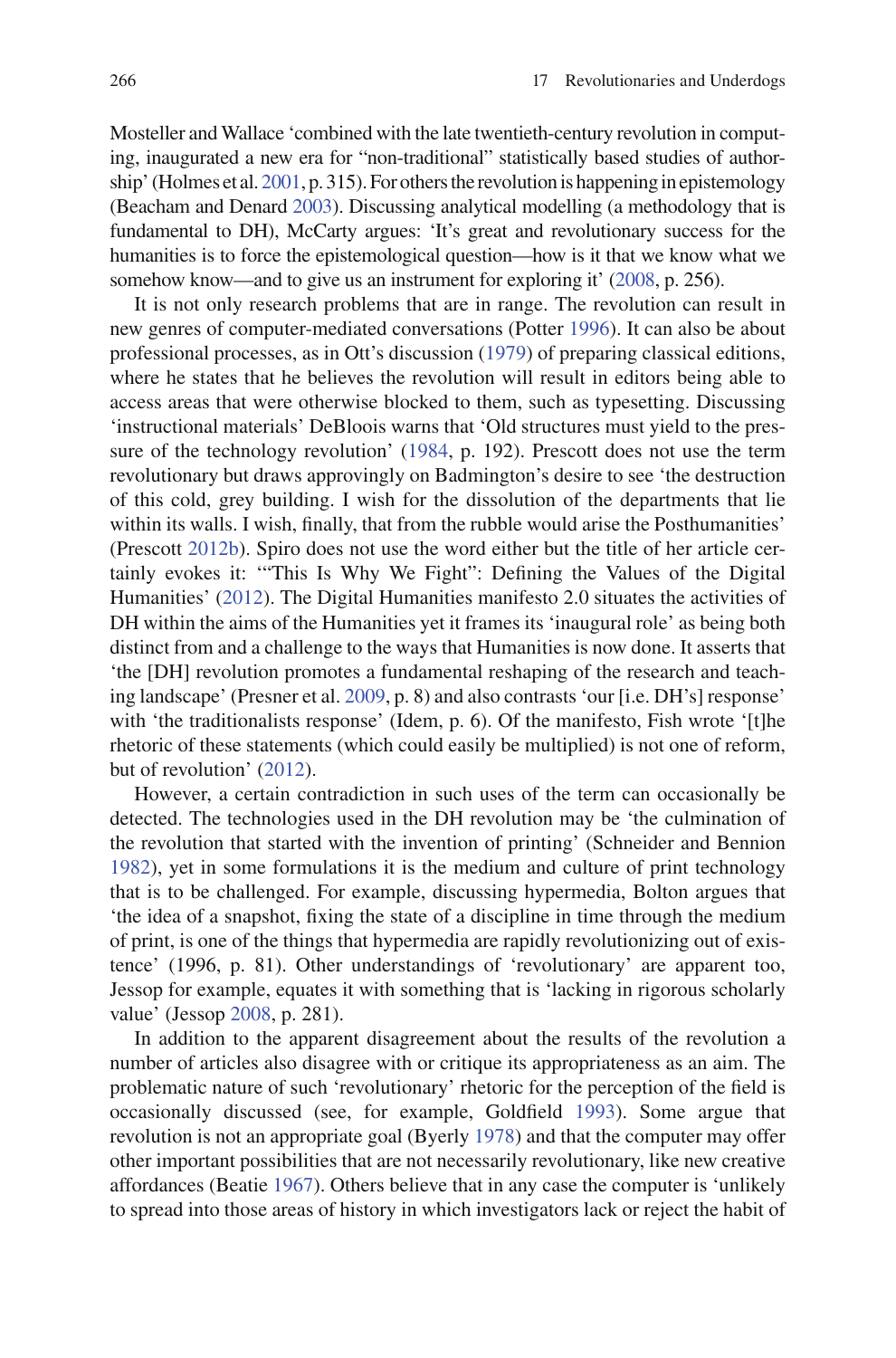putting part of their work into quantitative form, [and] the prospects that the computer will revolutionize historical analysis as a whole in the near future are slight indeed' (Tilly [1973 ,](#page-18-0) p. 327). Others remark on the various expected revolutions that didn't come off (see, for example, Lawrence et al. 1986, p. 121; Byerly 1978). Indeed, a degree of frustration with the unimaginative use that some scholars (Raben [1991 \)](#page-17-0) and some students (Ess [2000 \)](#page-16-0) have made of the fruits of the computer revolution is also to be encountered.

Neither is the timing of the revolution agreed upon. For Potter (1991), Smith [\( 1994](#page-18-0) , p. 316) and Prather and Elliott [\( 1988](#page-17-0) ) it remains very much a subjunctive and contingent upon other factors. The latter, for example, argue that the revolution that has taken place in Computer Science methodology '… could have had a dramatic effect on the way we look at the musical encoding process' (p. 137). As McCarty wrote:

 It may seem with all the activity we are witnessing, so much we cannot see it all, that the long-awaited revolution has begun … But actually it's been proclaimed before—e.g. by literary critic Stephen Parrish at the first conference in the field in 1964—but then 'postponed owing to technical difficulties' (Mahoney 2011: 56). The truth is that the great cognitive revolution for us has not begun even once. (2014, p. 292)

 In summary, the term 'revolution' and associated forms occur frequently in the literature of the field but detailed discussions of what it might require or achieve, and how this might shape the research agenda of the field are difficult to find. Furthermore, there is not a consensus that an appropriate aim for the field is to foment revolution or even on whether the revolution is ongoing or still in planning.

Two interrelated questions arise from this summary: what influenced the take up of the term revolutionary in the field of DH and why does it continue to be used in what is often such an imprecise way?

### **Origins of the Term Revolutionary**

 Space will not allow a detailed exploration of the issues that helped to give rise to the field's preoccupation with the term 'revolution'; instead, we here outline two of many possible influences before going on to discuss in detail the context lent by the oral history interviews. The most obvious is, of course, the wider context of technology and computing which so frequently promises and is analysed in terms of revolutionary changes. As Mahoney remarked, '… [C]omputers and computing … have always been surrounded by hype (it was – and may still be – the only way to sell them)' (2005, p. 120). Relevant too must be influential developments and debates in wider academia such as the publication of Kuhn's highly influential *The Structure of Scientific Revolutions* (published in 1962, with subsequent editions appearing in 1969 and 2012). This book argued against Whiggish or Positivist interpretations of the History of Science, which view it as a process of constant progress. It argues that periods of normal Science, when Scientists share a common paradigm (or shared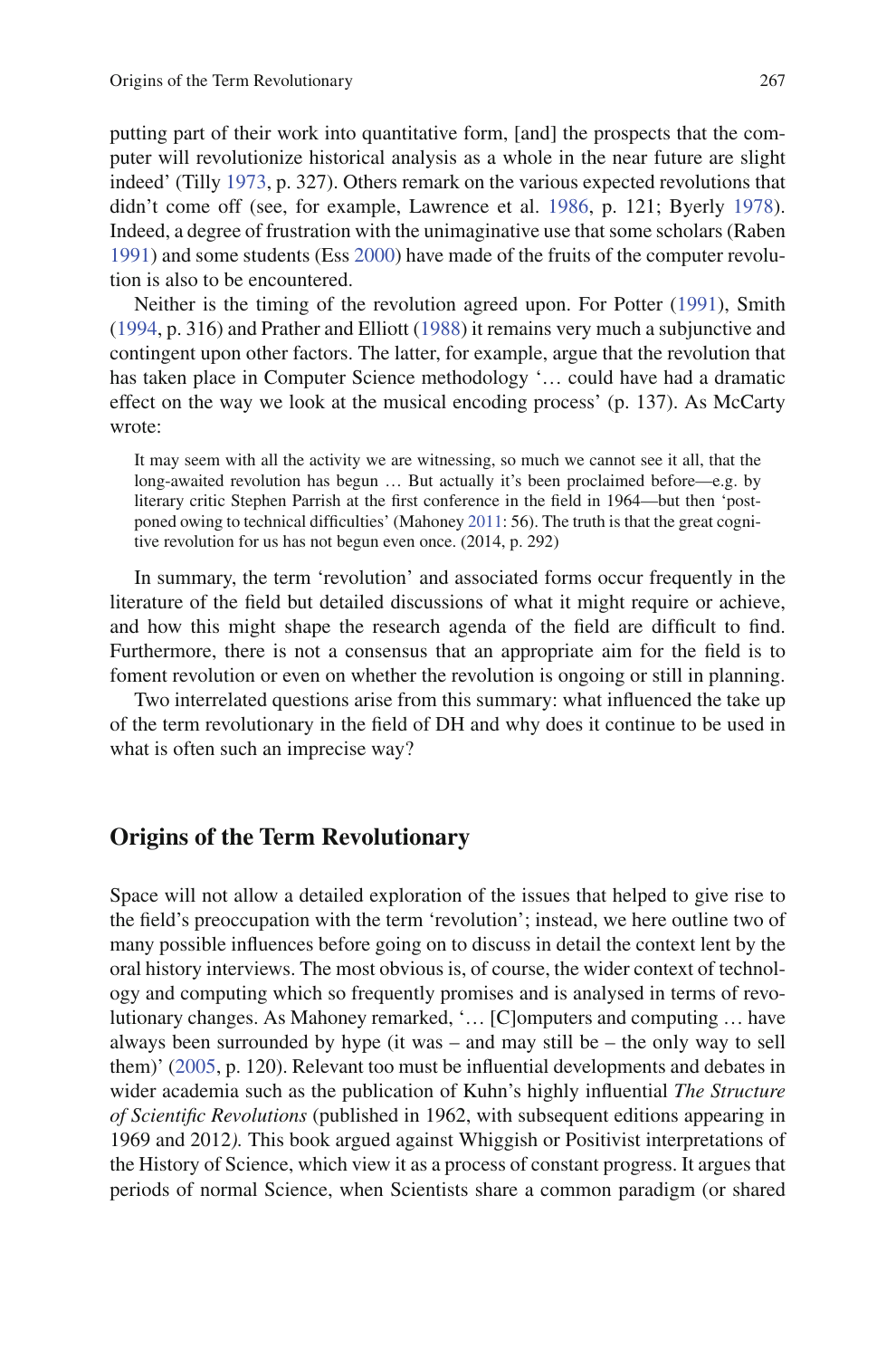opinions and practices about a field's theories, methods, problems and achievements) are broken by sporadic revolutions that interrupt such periods of normal Science and push it forward.

 The interviews we have carried out suggest a further way of examining and contextualising the revolutionary rhetoric of DH. At first glance, the role of underdog and revolutionary may seem rather removed from one another but as commented earlier, the view of revolutionaries as vanguardist minorities bring these motifs together. As with the motif of the underdog, certain tensions can be noted once the surface of the motif of the revolutionary is scratched.

The more obvious way that the metaphor is inadequate is in its sketchy definition. As we have seen above, despite many references to DH's revolutionary nature or potential there is little agreement about the form the revolution should take or what exactly is to be transformed. Furthermore, the metaphor has a number of unfortunate historical associations. As history shows, revolutionaries can, in time, become oppressors. Did Digital Humanists consider themselves immune from such processes? This is an issue that we will return to below. Also, as argued elsewhere (Nyhan 2016), it is notable that despite the revolutionary claims of some individuals, the transactions of the inaugural year of Humanist (1987) indicate that acceptance from the mainstream Humanities, or the Academy more generally, was a dominant concern of DH. In summary, then, the question arises of why such a problematic and ill-defined metaphor was used so often in the writings of the field?

 Whilst noting the previously discussed irony of oral history practitioners often also adopting the motifs of underdogs and revolutionaries bent on transforming history and systems of knowledge production more generally, we will now argue that oral history opens the possibility of interpreting these motifs in a less literal way by considering them not in terms of their veracity but rather in terms of their potential function and symbolism for the group that wielded them. Above we asked how DH was able to move from the margins to the mainstream while espousing a narrative of both underdog and revolutionary. We will now argue that this process can be better understood when such motifs are not viewed as literally true (or necessarily internally coherent) but instead viewed as powerful labels, or shared expressions of identity, around which DH proceeded to rally and bind itself.

#### **Narratives and Groups**

As discussed in Chap. [1](http://dx.doi.org/10.1007/978-3-319-20170-2_1), not only are definitions of the term discipline contested but the question of whether DH can best be categorised as a discipline, an interdiscipline, a community of practice, and so on, continues to be debated. So too, for a good deal of the period under discussion, Humanities Computing was in the process of becoming more established and then 'transforming' into DH. For such reasons, we thought it important to consider the motifs discussed here in more universal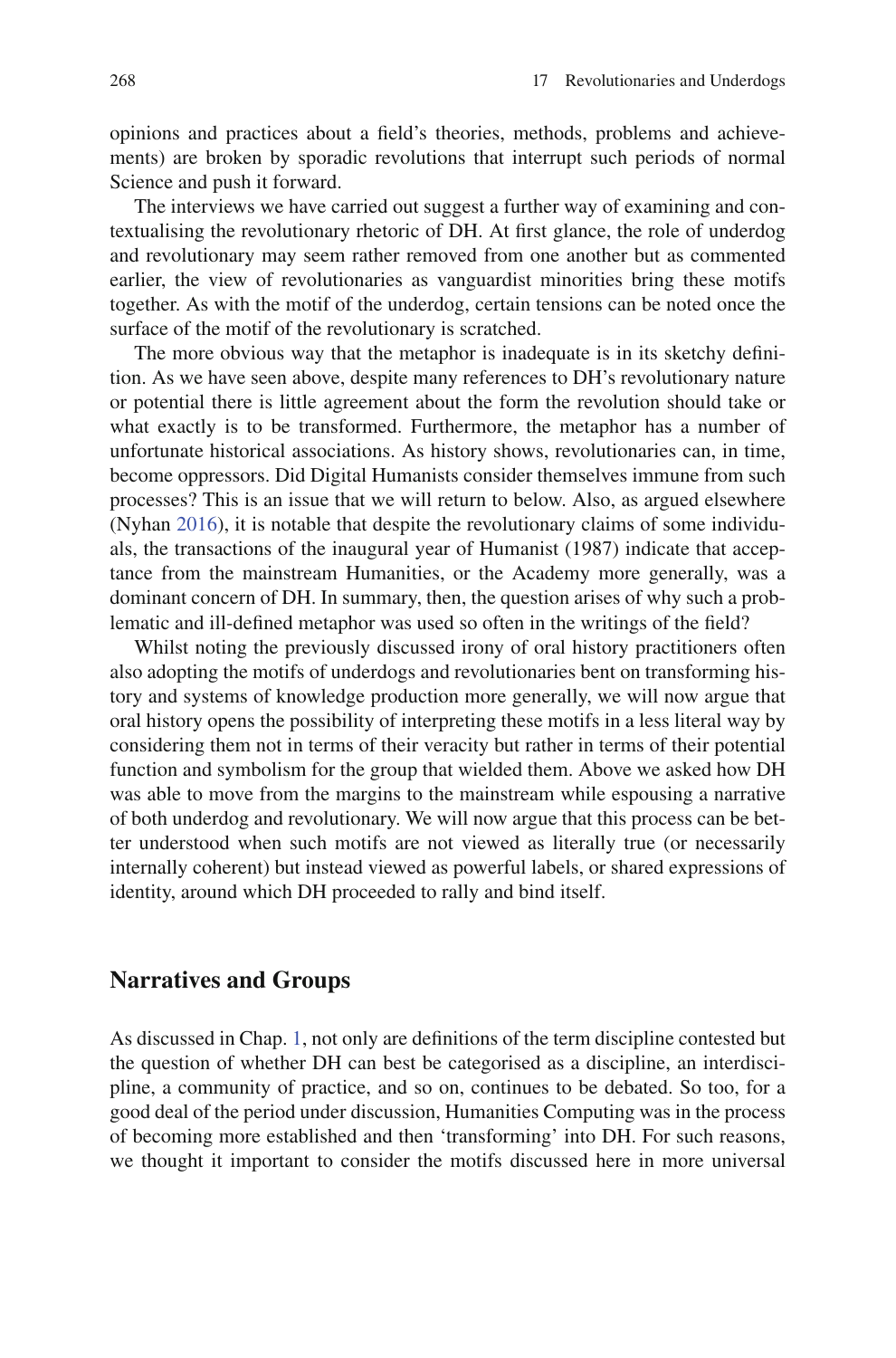terms by drawing on the social psychology concept of group processes. Indeed, the literature on group processes provides an intriguing framework to explore some of the dynamics that may be at stake.

According to Brown 'a group exists when two or more people define themselves as members of it and when its existence is recognized by at least one other'  $(2001,$ p. 3). He examines a number of elementary processes of groups, the first being 'changes in self-concept': 'our social identity – our sense of who we are and what we are worth – is ultimately bound up with our group memberships' (Idem, p. 28). Considered in this context one possible way of interpreting the interplay of the motifs of the underdog and revolutionary becomes clear. It must have been painful and disquieting to have one's academic competence (and, to some extent, social identity) questioned at the individual and group level in the way that a number of interviewees recalled. One wonders whether the motif of the revolutionary might (also) have been developed and evoked as a shield and form of redress against such attacks? Given the prevalence of the motif it is also plausible to argue that it functioned as a kind of 'common goal' (or 'task interdependence' (see Idem 37–40)) around which the group could organise itself. As mentioned by McCarty (see Chap.  [3\)](http://dx.doi.org/10.1007/978-3-319-20170-2_3), the exact nature of the contribution that computing has made to the Humanities is not agreed upon. Perhaps the aim of securing (albeit rather vague) revolutionary changes can be seen as providing a common cause for the group to rally around while undertaking a deeper analysis of the changes the discipline might ultimately herald. This brings an added dimension to the criticism of the use of this motif by some in the group: failure to attain the expected revolutionary changes could conceivably have the effect of undermining the very rationale of the group's existence.

 The second elementary process that Brown discusses is that of 'initiation into the group', a ritual that tends to take place especially in 'established or formal groups and organizations' (Idem, p. 30). Such initiations can vary widely and range from a positive experience where certain benefits are conferred on new member (like financial and other employee benefits that some organisations give new members) to 'a distinctly unpleasant (not to say painful) experience in which the newcomer is mocked, embarrassed or even physically assaulted' (Idem, p. 30–31). From the literature that Brown cites it seems that such initiation ceremonies are invariably conducted by existing members of a given group. Thus, the motif of the underdog cannot be seen as an initiation ceremony because all interviewees report that the resistance they encountered emanated from outside the field of DH. Yet, given the regularity with which the motif is recalled, one wonders whether it may have taken on a form that was akin to that of a 'right of passage' in that one marker of becoming a Digital Humanist was the endurance of such vicissitudes?

 In this regard it is notable that the motif of the underdog can be traced from what is commonly held to be the 'foundation myth' of DH. This is based on Busa's recollection of how he met with Thomas J. Watson, Sr, CEO of IBM and convinced him to fund his *Index Thomisticus* project for what would turn out to be the next 30 years: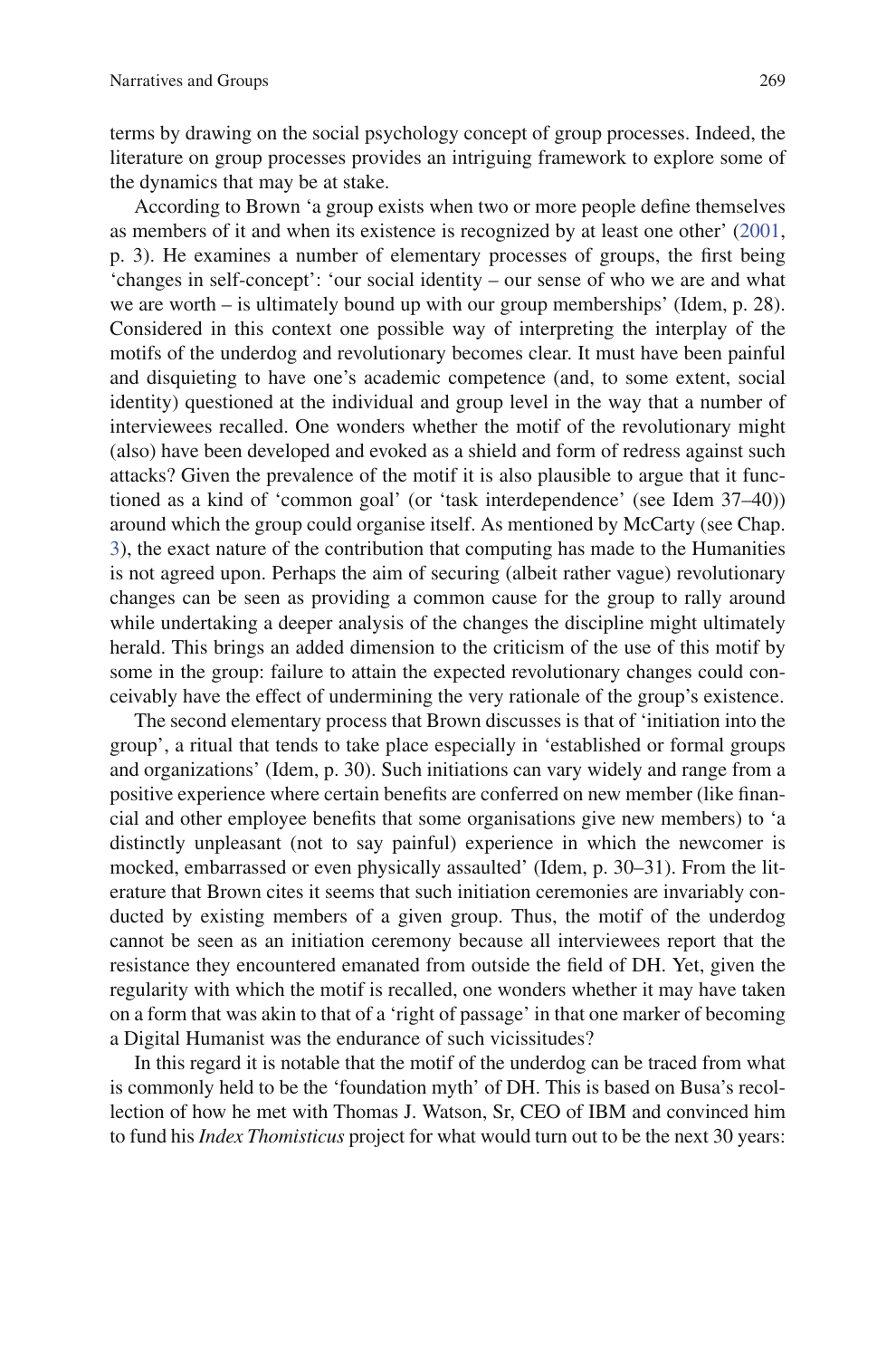I knew, the day I was to meet Thomas J. Watson, Sr., that he had on his desk a report which said that IBM machines could never do what I wanted. I had seen in the waiting room a small poster imprinted with the words: "The difficult we do right away; the impossible takes a little longer," (IBM always loved slogans). I took it with me into Mr. Watson's office. Sitting in front of him and sensing the tremendous power of his mind, I was inspired to say: "It is not right to say 'no' before you have tried." I took out the poster and showed him his own slogan. He agreed that IBM would cooperate with my project until it was completed "provided that you do not change IBM into International Busa Machines." I had already informed him that, because my superiors had given me time, encouragement, their blessings and much holy water, but unfortunately no money, I could recompense IBM in any way except financially. That was providential! (Busa [1980](#page-16-0), p. 84)

 In the extract above, Watson can be read as symbolising the power and success of IBM as he sits behind his desk, slightly aloof, one imagines. Busa, a Jesuit priest, of all things, ventures into the hive of capitalism and ambition (as Jones wrote, 'Priest walks into CEO's office: it sounds like the beginning of a joke' (cited in Jones forthcoming)). Though Busa emphasises his canniness with his observation that 'IBM always loved slogans', the attention he draws to the waiting room, and the small poster that he acquired there, serve to underline the asymmetrical power relations that he implies to be at play. Although Busa describes how he emerged victorious due to his wit and the grace of his god, he again emphasises his underdog status by describing how his order could not provide the funds that were so essential to the project (and that only IBM could bestow). In this regard, Jones' fi nding that the meeting between them was not even recorded in Watson's formal datebook is all the more telling (Ibid).

 That negative 'initiation' experiences can be used to the advantage of a group is suggested by Arson and Mills who drew on the theory of Cognitive Dissonance to argue that 'the more severe the initiation, the more attractive the group would appear [to the initiate]' (cited in Brown 2001, p. 32). One wonders whether the frequent recalling and citing of the motif of the underdog evokes a similar process as interviewees use it not only to underscore what they perceive to the attractiveness of the group but also to underline their resilience in embracing insults and reutilising them as a mechanism for fostering cohesion?

 Space has not allowed us to consider other related questions about the relationship of the individual to the group or about the intergroup relationship between DH and the wider Humanities. For now, we will point out that as groups also define themselves through a process of differentiation (see Crozier [2001](#page-16-0) for a discussion of this in academic disciplines) the motifs discussed here serve an important function in differentiating DH from the mainstream Humanities, thus reinforcing DH's status as a group and as a functioning, supportive community.

# **Conclusion**

 Above we asked how DH has been able to move from the margins to the mainstream while portraying itself as at once a group of underdogs and revolutionaries. We have argued that this process can better be understood when such motifs are interpreted on a utilitarian rather than literal level. In this reading, the motifs of the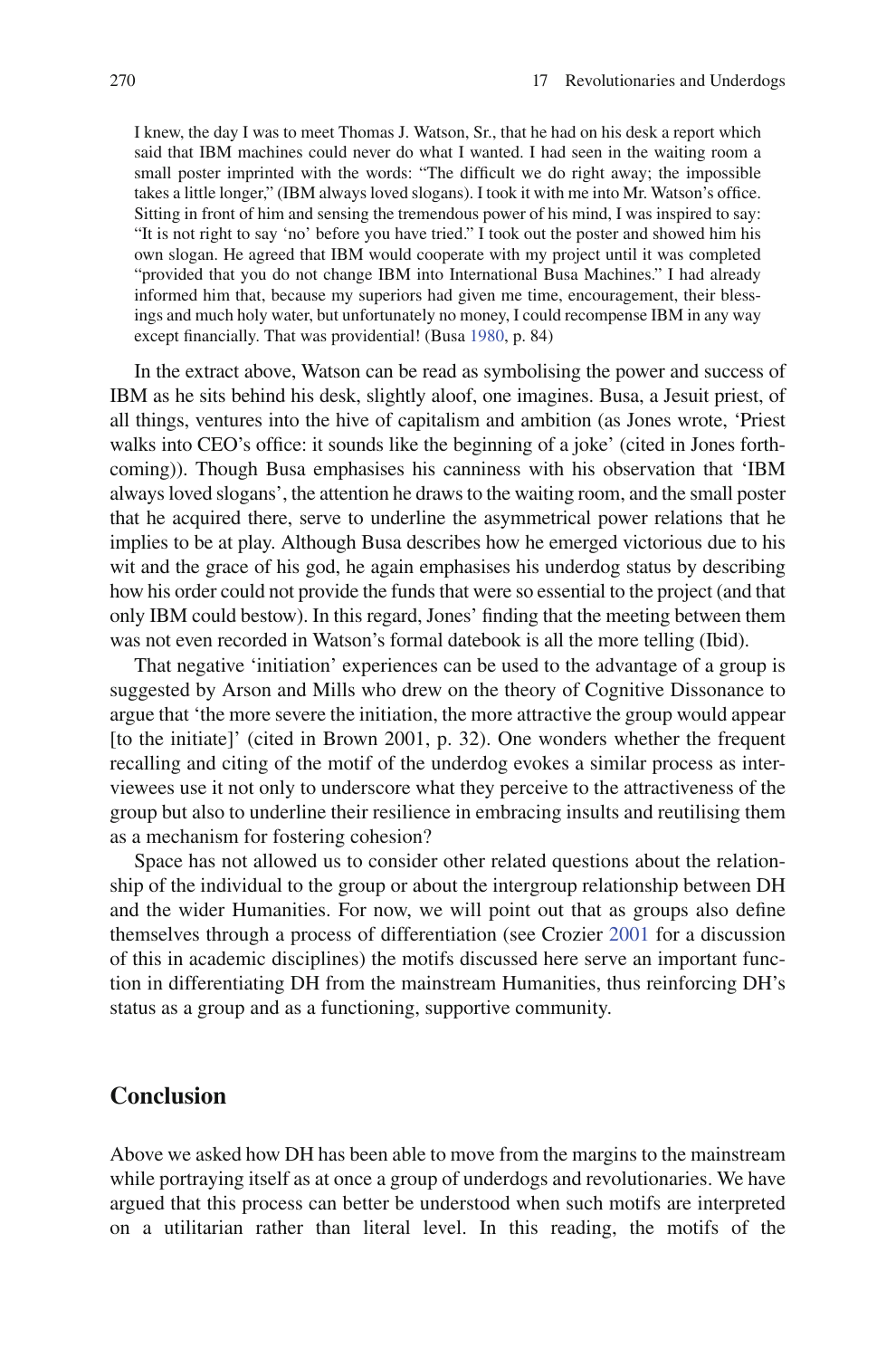revolutionary and underdog are not only self-sustaining and interdependent, they also play important social functions in the way that they have contributed to DH's sense of purpose and unity. This seems all the more important in an area such as DH which is especially characterised by the 'disparate researches' of its members. Thus, we propose that the motifs of the underdog and revolutionary have played an important role in the development of DH as a discipline and in its movement from the margins towards the mainstream.

Notwithstanding this, we believe that DH must now reflect on the centrality that such motifs continue to be given when retelling its history and to ask whether new motifs are needed as the discipline moves forward. Three arguments can be put forward in support of this claim. The first is the disquiet of some of its members at the way the field continues to trade in outmoded and inaccurate metaphors. As Rockwell put it: 'What concerns me … is that within digital humanities we are still trading stories, we're still acting as if we're the underdog and we're not' (2011). Thus, there is a discord between how the field portrays its situation and the realities of that situation. Our second and third arguments are framed in terms of the complications that we hold to arise from this.

 Above we demonstrated that the revolutionary motif occurs often in the literature of the field but that it is poorly defined. Our second argument is that the motif is also an inadequate means of communicating the aims of the discipline to other researchers and members of the public. This is evidenced by the way that DH is portrayed (or sometimes vilified in the mainstream media). Since  $2012$ , a rush of essays and opinion pieces have appeared in publications like, inter alia, the *New Republic* (Kirsch [2014 \)](#page-16-0) *,* the *Los Angeles Review of Books* (Marche [2012](#page-17-0) ) *,* the *New York Times* (Leroi 2015) and *Inside Higher Ed* (Straumsheim [2014](#page-18-0)). These essays are mostly written by non-specialists in the area of DH and the publications they appear in have far greater readerships than the typical academic journal. In them the field's revolutionary intent is often emphasised and accorded a degree of destructive import that it does not usually have in the DH literature. Kirsch, for example, argues that DH poses an existential threat to Humanities and that its revolutionary rhetoric has an 'undertone of menace, the threat of historical illegitimacy and obsolescence' (2014).

 He goes on to argue that the parity that DH accords to building, tool-making and images, on one side, and thinking and writing, on the other, is a threat to the Humanities:

 In this vision, the very idea of language as the basis of a humane education—even of human identity—seems to give way to a post- or pre-verbal discourse of pictures and objects. Digital humanities becomes another name for the obsequies of humanism (ibid).

 The reaction often made to such essays by the DH community is that their writers do not seem to understand DH or what it aims to do. This is a reasonable response. However, the more important question of how and why such egregious misunderstandings and misrepresentations arise seems to go unasked. Numerous texts have appeared that seek to define DH (see, for example, Terras et al. [2013](#page-18-0)). Yet, while Kirsch and others have failed to grasp the basics of what the field does they certainly have not failed to grasp its supposedly revolutionary nature. As it continues to move from the margins towards the mainstream DH must pay more careful attention to how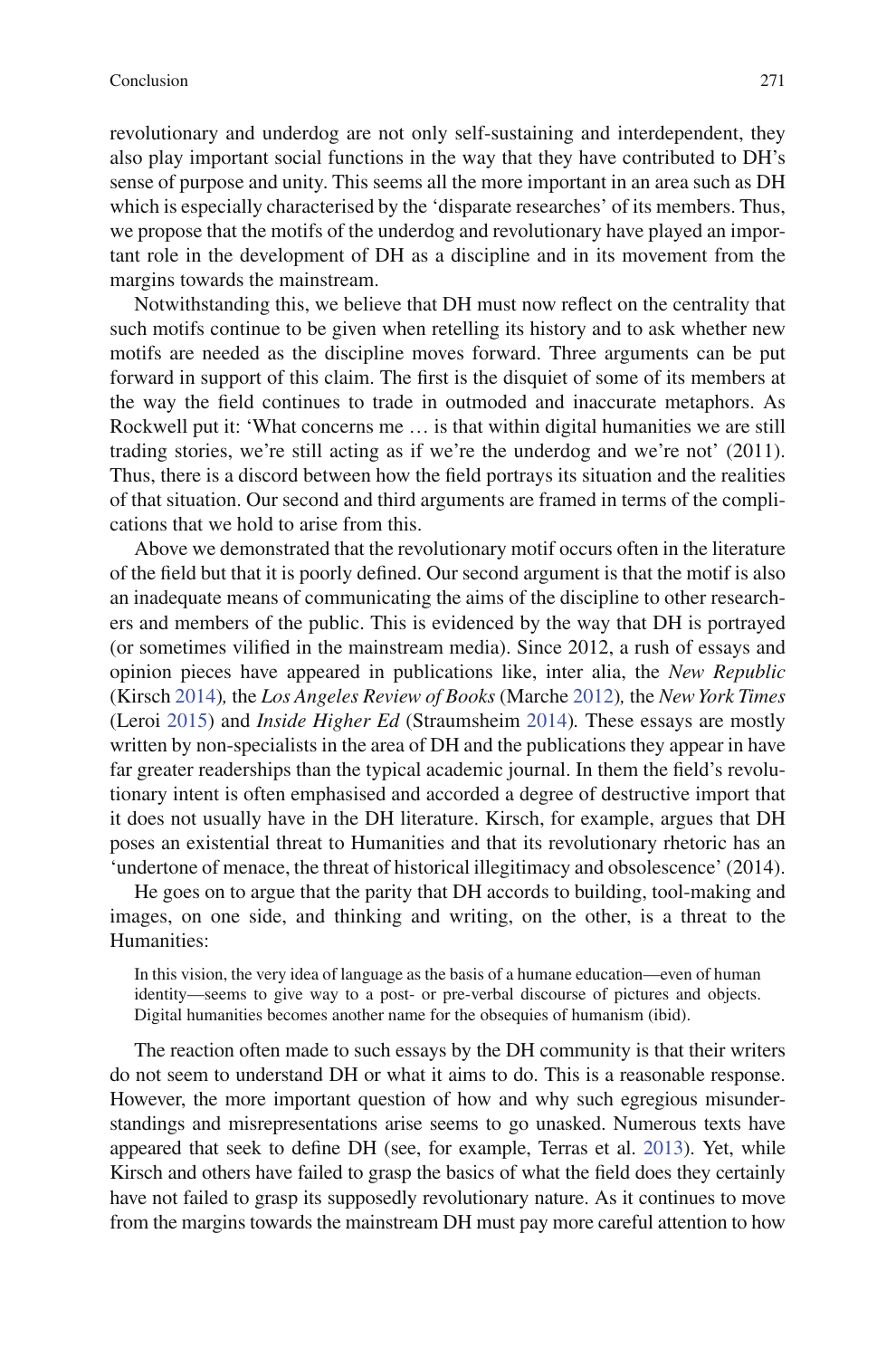<span id="page-15-0"></span>it is communicated to the public and to those outside of its immediate frame of reference. A crucial prerequisite of such a development is a critical analysis of the usefulness of the revolutionary rhetoric that it often uses to describe and project itself.

The third argument that we will put forward also pertains to the future of the field. Above we argued that the motif of the revolutionary offered DH a way of discovering its *raison d'etre* and a means of coalescing around a common goal (if even to reject that goal, as we have seen in some of the articles cited above). Yet, looking at the scholarly areas that DH has been criticised for not engaging with, one wonders whether the motif of the revolutionary has paradoxically proven to be one that shut down truly radical thinking? After all, if one is assured of their revolutionary status what need is there to reflect critically on the agenda and research trajectory of the discipline? We might go further and say that in such circumstances it is not even necessary for a "revolutionary" discipline to articulate what makes it revolutionary. As discussed in Chap. [1](http://dx.doi.org/10.1007/978-3-319-20170-2_1), the field has been convincingly criticised for its paucity of engagement with issues that are at the heart of the unfolding encounter between human and machine, for example, cultural criticism, gender issues, postcolonialism and posthumanism (and, we would add, emerging modes and structures of knowledge production and digital epistemology). Though some progress in relation to such lacunae can be noted of late, we propose that responding to such 'grand challenges' will involve not only new research agenda but a wider reflection on the ways that the field perceives and projects itself, and how this may be advance or stifle its progress. The shaking off of its revolutionary mantle may well be important in this regard.

 In conclusion, then, as DH becomes more institutionalised and mainstream, we ask whether it can and should maintain its revolutionary and radical discourse about its origins? Whereas once such rhetoric may have fostered 'an overall purpose and cohesion' (Taylor [1976](#page-18-0)) we ask whether it is still performing such a service today? Does creating a sense of purpose and cohesion have the same importance and weight that it once did? Indeed, could the means of achieving this have also served to circumscribe the intellectual agenda of the field? We believe that it is important that the community pays closer and more critical attention to the stories, metaphors and labels that it uses to describe itself and to the impact this has not only on how those outside DH perceive it but also on how DH understands its frame of reference. Is it time to become more aware of the stories that are told and to ask whether new stories and foundation myths and, most of all, new and more critical histories of DH are needed? We propose that in this way a better understanding of the history of computing in the Humanities has the potential to contribute to conversations that are as relevant to the present and the future as they are to the past.

### **References**

Abrams, L. (2010). *Oral history theory* . Abingdon: Routledge.

Anon. (1971). Abstracts and brief notices. *Computers and the Humanities* , *6* (1), 59–64.

 Beacham, R., & Denard, H. (2003). The Pompey project: Digital research and virtual reconstruction of Rome's first theatre. *Computers and the Humanities*, 37(1), 129-139.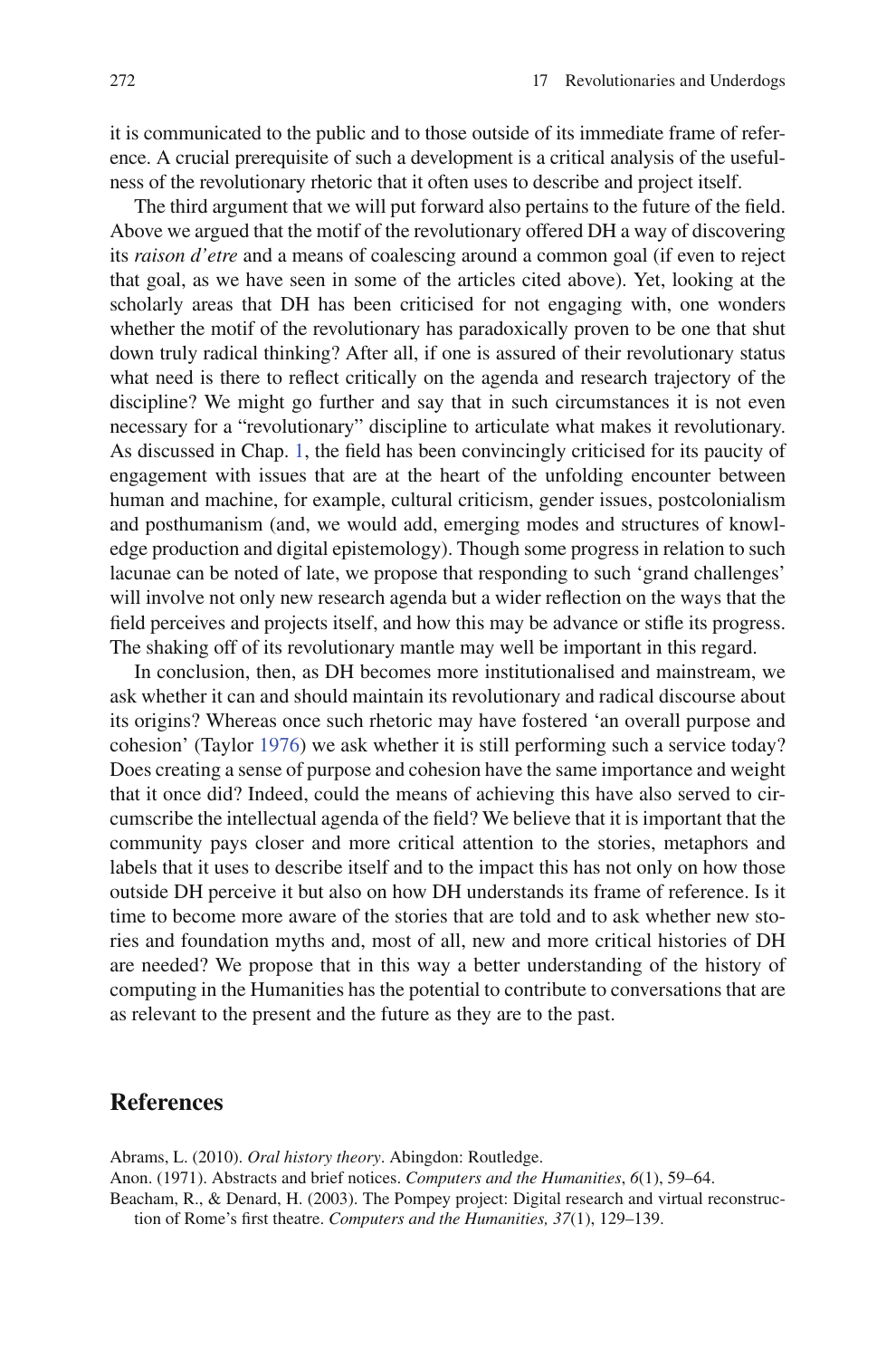- <span id="page-16-0"></span> Beatie, B. A. (1967). Computer study of medieval German poetry: A conference report. *Computers and the Humanities, 2(2), 65-70.*
- Becher, T. (1989). *Academic tribes and territories: Intellectual enquiry and the cultures of disciplines* . Milton Keynes/Bristol: Open University Press.
- Bolton, W. (1991). Opinion. *Computers and the Humanities, 25* (6), 431–432.
- Bosak, J. (1999). XML ubiquity and the scholarly community. *Computers and the Humanities, 33* (1–2), 199–206.
- Brink, D. (1990). Input…output. *Computers and the Humanities, 24* (1–2), 105–106.
- Brown, R. (2001). *Group processes* (2nd ed.). Oxford/Malden: Wiley-Blackwell.
- Burton, D. M. (1981). Automated concordances and word indexes: The fifties. *Computers and the Humanities, 15(1), 1-14.*
- Busa, R. (1980). The annals of humanities computing: The index thomisticus. *Computers and the Humanities, 14(2), 83-90.*
- Byerly, G. A. (1978). CAI in college English. *Computers and the Humanities, 12* (3), 281–285.
- Cramer, H., & Taylor, I. (1973). Computer language: An innovation in the liberal arts curriculum. *Computers and the Humanities, 7(6), 417–418.*
- Crane, G., Seales, B., & Terras, M. (2009). Cyberinfrastructure for classical philology. *Digital Humanities Quarterly* , *3* (1). Available at: [http://www.digitalhumanities.org/dhq/](http://www.digitalhumanities.org/dhq/vol/003/1/000023/000023.html) [vol/003/1/000023/000023.html.](http://www.digitalhumanities.org/dhq/vol/003/1/000023/000023.html) Accessed 4 Mar 2016.
- Crozier, M. (2001). A problematic discipline: The identity of Australian political studies. *Australian Journal of Political Science, 36* (1), 22.
- DeBloois, M. (1984). Designing instructional materials for the humanities: Is there a role for interactive videodisc technology? *Computers and the Humanities, 18* (3–4), 189–193.
- Ess, C. (2000). Wag the dog? Online conferencing and teaching. *Computers and the Humanities, 34* (3), 297–309.
- Fish, S. (2012). The digital humanities and the transcending of mortality. *Opinionator, the New York Times* . Available at: [http://opinionator.blogs.nytimes.com/2012/01/09/the-digital-humanities](http://opinionator.blogs.nytimes.com/2012/01/09/the-digital-humanities-and-the-transcending-of-mortality/)[and-the-transcending-of-mortality/.](http://opinionator.blogs.nytimes.com/2012/01/09/the-digital-humanities-and-the-transcending-of-mortality/) Accessed 9 Feb 2014.
- Gold, M. K. (2012). Whose revolution? Towards a more equitable digital humanities. *The Lapland Chronicles* . Available at: [http://mkgold.net/blog/2012/01/10/whose-revolution-toward-a-more-](http://mkgold.net/blog/2012/01/10/whose-revolution-toward-a-more-equitable-digital-humanities/)  [equitable-digital-humanities/](http://mkgold.net/blog/2012/01/10/whose-revolution-toward-a-more-equitable-digital-humanities/). Accessed 7 July 2012.
- Goldfield, J. D. (1993). An argument for single-author and similar studies using quantitative methods: Is there safety in numbers? *Computers and the Humanities*, 27(5-6), 365-374.
- Holmes, D. I., Robertson, M., & Paez, R. (2001). Stephen Crane and the New-York tribune: A case study in traditional and non-traditional authorship attribution. *Computers and the Humanities, 35* (3), 315–331.
- Jessop, M. (2008). Digital visualization as a scholarly activity. *Literary and Linguistic Computing, 23* (3), 281–293.
- Juola, P. (2008). Killer applications in digital humanities. *Literary and Linguistic Computing, 23* (1), 73–83.
- Kaltenbrunner, W. (2015). Scholarly labour and digital collaboration in literary studies. *Social Epistemology, 29(2), 207–233.*
- Kirsch, A. (2014). Technology is taking over English departments. *The New Republic* . Available at <http://www.newrepublic.com/article/117428/limits-digital-humanities-adam-kirsch>. Accessed 3 May 2014.
- Lawrence, J. S., et al. (1986). Software reviews. *Computers and the Humanities, 20*(2), 111–145.
- Leroi, A. M. (2015). Digitizing the humanities. *The New York Times* . Available at: [http://www.](http://www.nytimes.com/2015/02/14/opinion/digitizing-the-humanities.html) [nytimes.com/2015/02/14/opinion/digitizing-the-humanities.html.](http://www.nytimes.com/2015/02/14/opinion/digitizing-the-humanities.html) Accessed 6 Mar 2015.
- Mahoney, M. S. (2005). The histories of computing(s). *Interdisciplinary Science Reviews, 30*(2), 119–135.
- Mahoney, M. S. (2011). In H. Thomas (Ed.), *Histories of computing* . Cambridge, MA: Harvard University Press.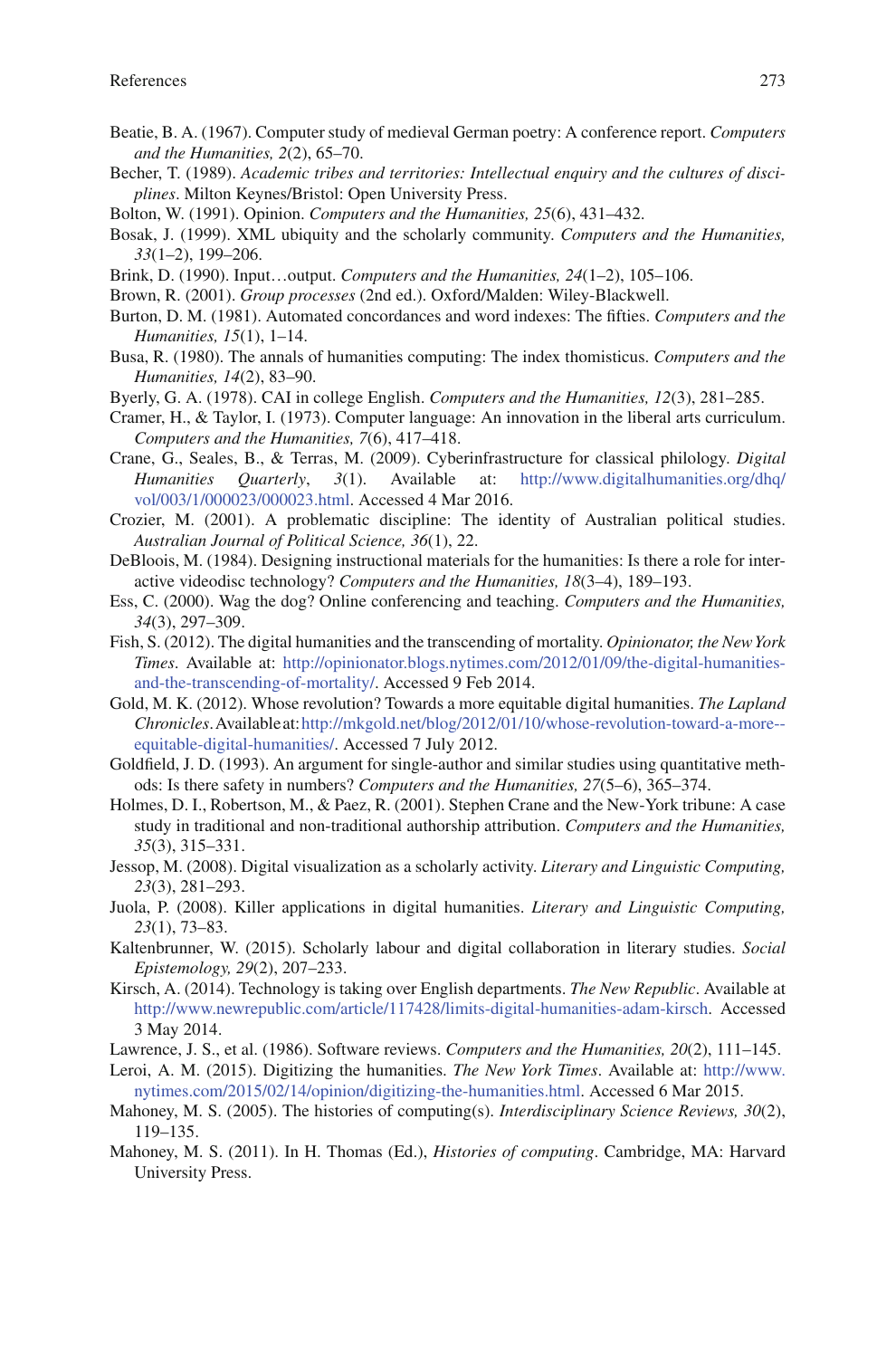- <span id="page-17-0"></span> Marche, S. (2012). Literature is not data: Against digital humanities. In *Los Angeles review of books* . Available at: [http://lareviewofbooks.org/essay/literature-is-not-data-against-digital](http://lareviewofbooks.org/essay/literature-is-not-data-against-digital-humanities/)[humanities/.](http://lareviewofbooks.org/essay/literature-is-not-data-against-digital-humanities/) Accessed 9 Feb 2014.
- Maron, N. L., & Pickle, S. (2014). *Sustaining the digital humanities. Host institution support beyond the start-up phase*. Ithaka S + R. Available at: http://sr.ithaka.org/sites/default/files/ [SR\\_Supporting\\_Digital\\_Humanities\\_20140618f.pdf](http://sr.ithaka.org/sites/default/files/SR_Supporting_Digital_Humanities_20140618f.pdf). Accessed 11 Feb 2015.
- McCarty, W. (2008). What's going on? *Literary and Linguistic Computing, 23* (3), 253–261.
- McCarty, W. (2013). What does Turing have to do with Busa? In F. Mambrini, M. Passarotti, & C. Sporleder (Eds), *Proceedings of the third workshop on annotation of corpora for research in the humanities (ACRH-3)* . The third workshop on Annotation of Corpora for Research in the Humanities (ACRH-3). The institute of information and communication technologies, Bulgarian Academy of Sciences, pp. 1–14. Available at: [http://www.mccarty.org.uk/essays/](http://www.mccarty.org.uk/essays/McCarty, Turing and Busa.pdf) [McCarty,%20Turing%20and%20Busa.pdf.](http://www.mccarty.org.uk/essays/McCarty, Turing and Busa.pdf) Accessed 1 Jan 2016.
- McCarty, W. (2014). Getting there from here. Remembering the future of digital humanities (Roberto Busa Award lecture 2013). *Literary and Linguistic Computing, 29* (3), 283–306.
- McCarty, W., et al. (2012). Questioning, asking and enduring curiosity: An oral history conversation between Julianne Nyhan and Willard McCarty. *Digital Humanities Quarterly, 6* (3). Available at: <http://www.digitalhumanities.org/dhq/vol/6/3/000134/000134.html>. Accessed 11 Nov 2015.
- Milic, L. T. (1982). The annals of computing: Stylistics. *Computers and the Humanities, 16* (1), 19–24.
- Nyhan, J. (2016). In search of identities in the digital humanities: the early history of humanist. In J. Molloy (Ed.), *Social media archaeology and poetics* . Cambridge, MA: MIT Press.
- Olsen, M. (1993). Signs, symbols and discourses: A new direction for computer-aided literature studies. *Computers and the Humanities*, 27(5-6), 309-314.
- Ott, W. (1979). A text processing system for the preparation of critical editions. *Computers and the Humanities, 13* (1), 29–35.
- Porsdam, H. (2013). Digital humanities: On finding the proper balance between qualitative and quantitative ways of doing research in the humanities. *Digital Humanities Quarterly, 7* (3). Available at: [http://www.digitalhumanities.org/dhq/vol/7/3/000167/000167.html.](http://www.digitalhumanities.org/dhq/vol/7/3/000167/000167.html) Accessed 4 Mar 2016.
- Passerini, L. (1979). Work, ideology and consensus under Italian fascism. *History Workshop, 8* , 82–108.
- Portelli, A. (1981). The peculiarities of oral history. *History Workshop, 12* , 96–107.
- Portelli, A. (2006). What makes oral history different? In A. Thomson (Ed.), *The oral history reader* . London: Routledge.
- Potter, R. G. (1991). Statistical analysis of literature: A retrospective on computers and the humanities, 1966–1990. *Computers and the Humanities, 25* (6), 401–429.
- Potter, R. G. (1996). What computers are good for in the literature classroom. *Computers and the Humanities, 30(2), 181-190.*
- Prather, R. E., & Elliott, R. S. (1988). SML: A structured musical language. *Computers and the Humanities, 22(2), 137-151.*
- Prescott, A. (2012a). Consumers, creators or commentators? Problems of audience and mission in the digital humanities. *Arts and Humanities in Higher Education, 11* (1–2), 61–75.
- Prescott, A. (2012b). Making the digital human: Anxieties, possibilities, challenges. *Digital Riffs* . Available at: <http://digitalriffs.blogspot.co.uk/2012/07/making-digital-human-anxieties.html>. Accessed 31 Oct 2012.
- Presner, T., et al. (2009). *The digital humanities manifesto 2.0* . Available at: [http://www.humani](http://www.humanitiesblast.com/manifesto/Manifesto_V2.pdf)[tiesblast.com/manifesto/Manifesto\\_V2.pdf](http://www.humanitiesblast.com/manifesto/Manifesto_V2.pdf). Accessed 1 Dec 2011.
- Raben, J. (1991). Humanities computing 25 years later. *Computers and the Humanities, 25* (6), 341–350.
- Robinson, P., & Taylor, K. (1998). Publishing an electronic textual edition: The case of the wife of Bath's prologue on CD-ROM. *Computers and the Humanities, 32* (4), 271–284.